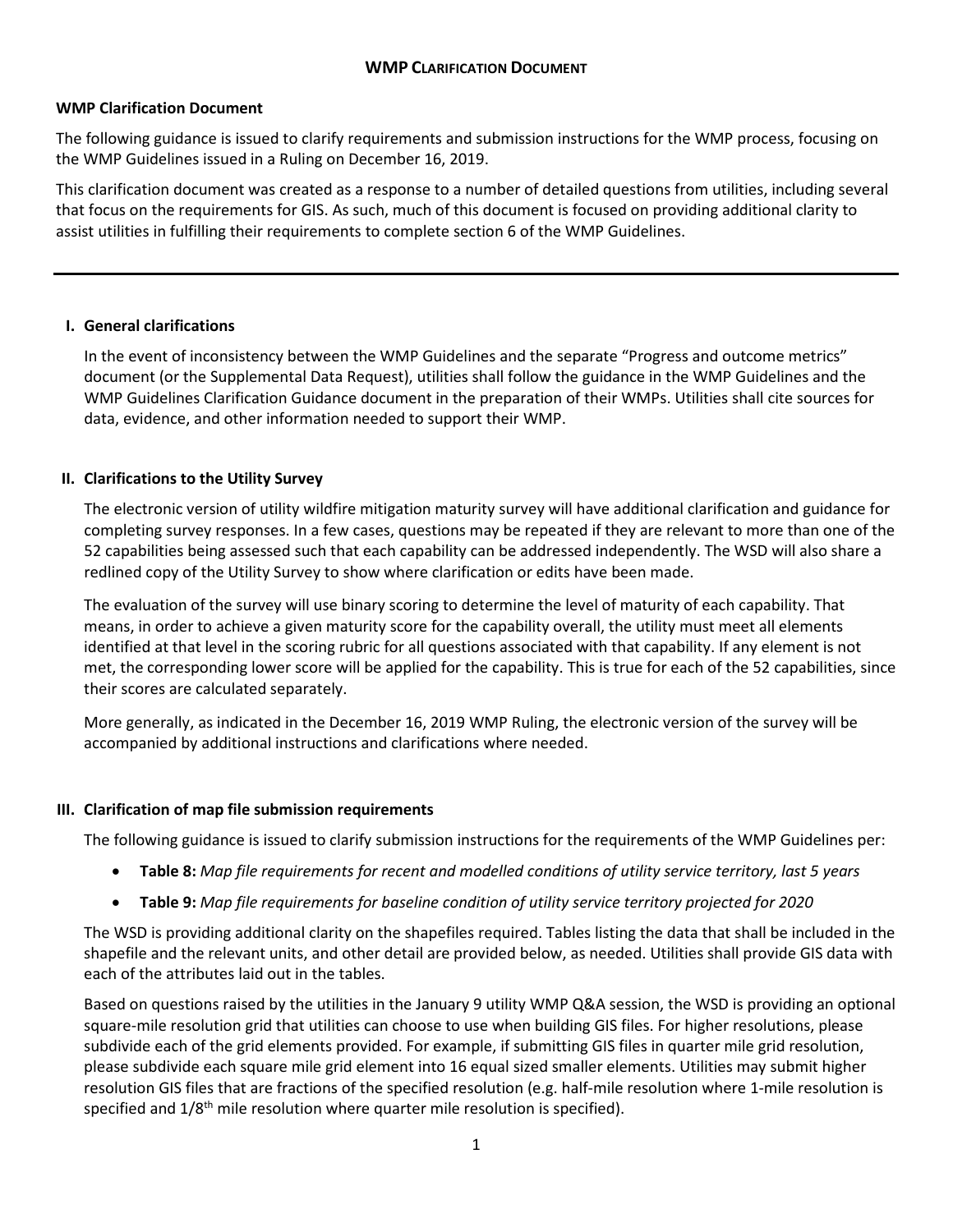Lines that exceed a quarter mile and share all properties requested may be submitted at a lower resolution if all attributes are equal across the entire line. GIS files shall be shapefiles that include a corresponding data file (.dbf or other table that can correspond to a spatial file), a .shp file or other spatial file corresponding to the database, a .prj or other projection file, and a .shx or any other auxiliary spatial files.

The types of data included in these shapefiles are defined as follows:

- 1. **Numeric**: Data represented as a number. If only a range is known, input the number in the middle of the range. For latitude and longitude, the numeric data is to be reported to the sixth decimal point (e.g., "40.123456, -120.123456"). For percentages, the numeric data is to be reported in decimals between 0.00 and 1.00 (e.g., fifty percent represented as "0.50").
- 2. **String**: Alphanumeric text. For example, a given model number shall be represented the same way throughout all utility WMP submissions, such that each reporting of that model number is consistent and easily identifiable (e.g., reporting a model number as "KP-TIM4350" in some cells but as "KP TIM4350" in others would be unacceptable).
- 3. **Date**. Dates shall be reported in MM/DD/YYYY format.
- 4. **Label**. For columns that require one entry from a finite list of options, that list of options is provided along with a corresponding label for each option. The label shall be input into the cell (e.g., as the label for "Non-WUI" is "0" and the "WUI" is "1", the cell shall read either "0" or "1" according to which correctly corresponds to that row). The description shall also be provided exactly the characters outlined from the list of options provided. E.g. "Non-WUI" shall be entered exactly, and not as "non-wui", "Non WUI", or any other variation.

No row shall have blank cells. If a column does not apply for that row, the cell in the corresponding column of that row should read "NA" (e.g., if a new piece of equipment has not been inspected or maintained since installation, then the cells in that row for the "Date of last inspection" and "Date of last maintenance" columns should read "NA"). If the information is not known, the cell should read "UNKNOWN".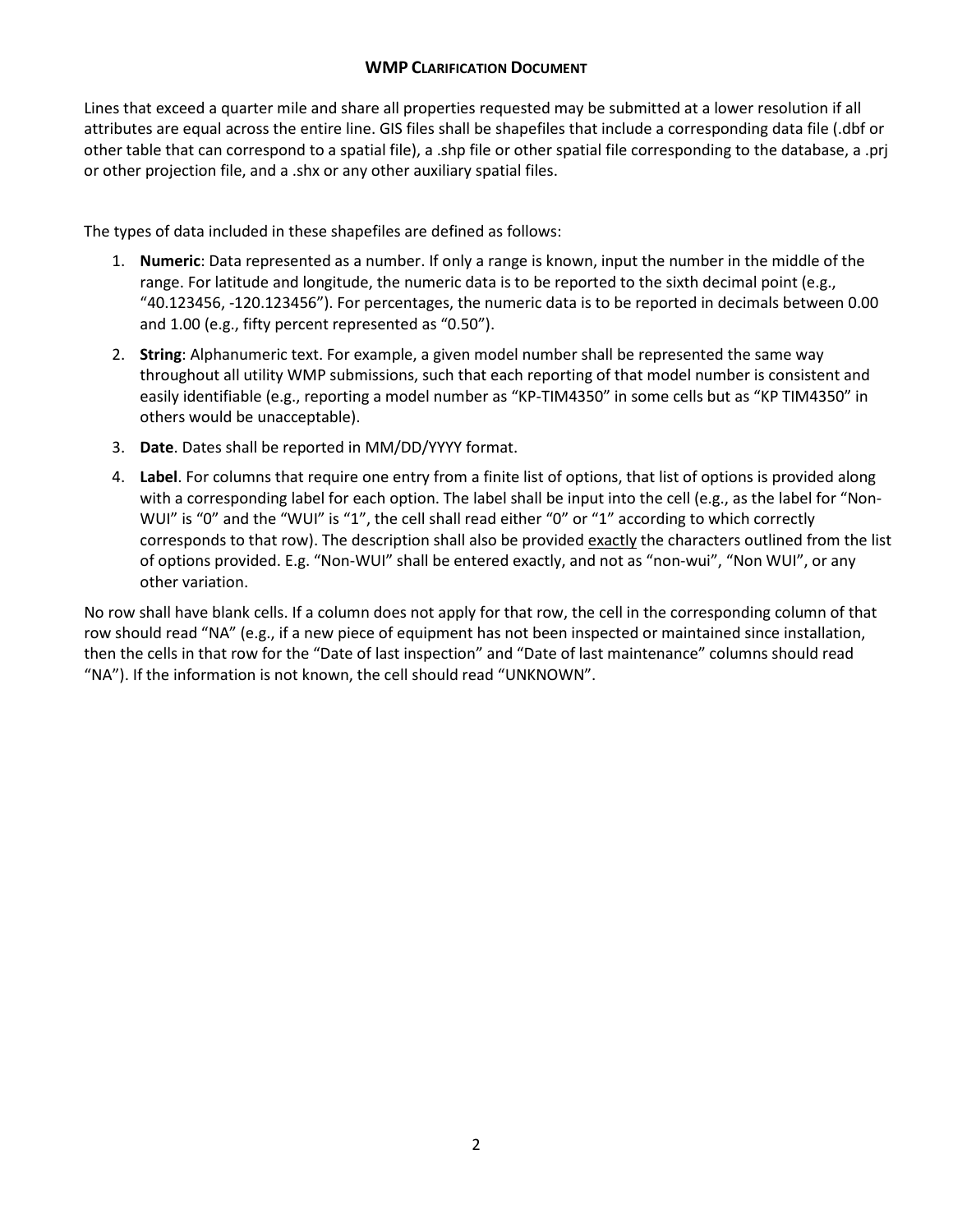### **1.1 Appendix 6.1 & 6.3: Recent weather patterns and use of PSPS**

The data requested for attachments 6.1 and 6.3 may be combined when completing the requirements of Table 8 in the WMP Guidelines.

"Average annual number of Red Flag Warning circuit mile days" is a measure of the geographic scope and duration of Red Flag Warnings (RFW), calculated by multiplying the duration of Red Flag Warnings that year (measured in days) by the sum of circuit miles of the utility grid subject to those warnings (meaning within the geographic boundaries of the RFW) for that duration of time. Based on the readings of the relevant weather stations, the "Circuit mile days over the average 95th percentile wind speed" and "Circuit mile days over the average 99th percentile wind speed" columns shall track the geographic scope and duration of those extreme wind conditions based on the number of circuit miles experiencing those conditions for the duration of those conditions (measured in days).

Use square mile resolution or better to address the requirements for attachment 6.1. To address questions raised in the utility Q&A session of January 9, 2020, utilities should use the boundaries of the census tract to complete attachment 6.3 of Table 8. Utilities are encouraged to use census tract data available at census.gov [\(https://www.census.gov/geographies/mapping-files/time-series/geo/tiger-line-file.html\)](https://www.census.gov/geographies/mapping-files/time-series/geo/tiger-line-file.html); this and any other sources used should be cited. The "average 95th percentile wind speed" and "average 99th percentile wind speed" standards shall be determined based on the 2005- 2014 historical period to align with the summary data reported in WMP Section 3.1 Table 10.

"Customer hours of PSPS per year" for a given census tract shall be calculated by multiplying the number of customers de-energized during a PSPS event by the number of hours during which their power was shut off. For example, if there were two PSPS events affecting people in a given census tract, the first of which shut off power for 80 people for 1 hour and 10 additional people for 2 hours, and the second of which shut off power for 1 person for 1 hour, then the total customer hours of PSPS for that census tract that year would be  $(80*1) + (10*2) + (1*1) = 101$  customer hours.

| <b>Group</b>           |                                                                |  | <b>Recent weather patterns</b> |  |                                  |                                                                                                                        |                                                            |                |  |  |       |                                                            |  |  |  |             |                               |  |  |  |
|------------------------|----------------------------------------------------------------|--|--------------------------------|--|----------------------------------|------------------------------------------------------------------------------------------------------------------------|------------------------------------------------------------|----------------|--|--|-------|------------------------------------------------------------|--|--|--|-------------|-------------------------------|--|--|--|
| name                   |                                                                |  |                                |  |                                  |                                                                                                                        |                                                            |                |  |  |       |                                                            |  |  |  | <b>PSPS</b> |                               |  |  |  |
| Data                   | <b>Numeric</b>                                                 |  |                                |  | <b>Numeric</b><br><b>Numeric</b> |                                                                                                                        |                                                            | <b>Numeric</b> |  |  |       |                                                            |  |  |  |             |                               |  |  |  |
| type                   |                                                                |  |                                |  |                                  |                                                                                                                        |                                                            |                |  |  |       |                                                            |  |  |  |             |                               |  |  |  |
| <b>Column</b><br>Iname | Average annual number of Red<br>Flag Warning circuit mile days |  |                                |  |                                  | speed                                                                                                                  | Circuit mile days over the<br>average 95th percentile wind |                |  |  | speed | Circuit mile days over the<br>average 99th percentile wind |  |  |  |             | <b>Customer hours of PSPS</b> |  |  |  |
| Year                   |                                                                |  |                                |  |                                  | 2015  2016  2017  2018  2019  2015  2016  2017  2018  2019  2015  2016  2017  2018  2019  2015  2016  2017  2018  2019 |                                                            |                |  |  |       |                                                            |  |  |  |             |                               |  |  |  |

#### *Table 1: Recent weather patterns and recent use of PSPS*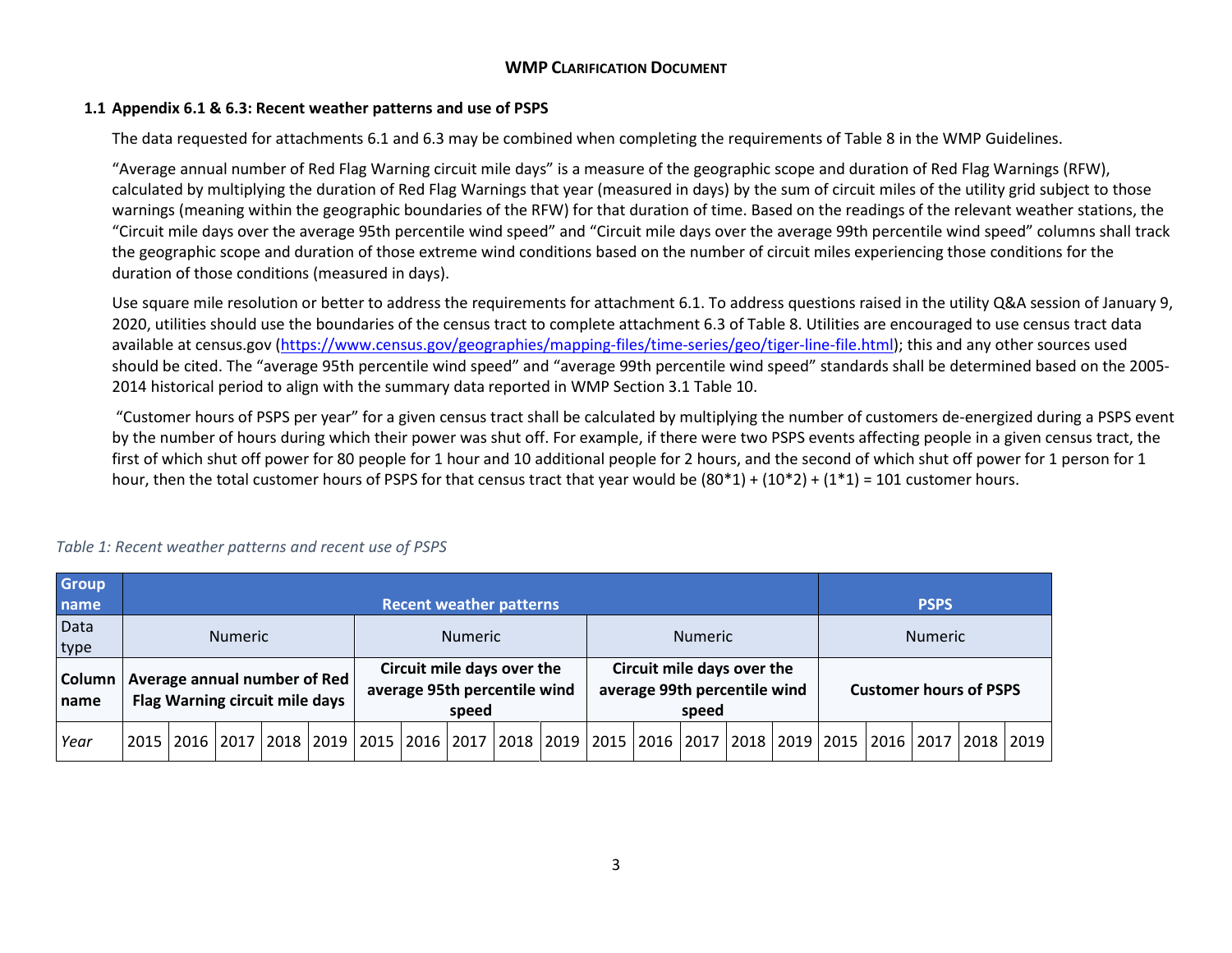### **1.2 Appendix 6.2: Recent drivers of ignition probability**

For appendix 6.2 per Table 8, provide a GIS file and input the following data for recent ignitions by date, and ignition probability driver. To address questions raised in the utility Q&A session of January 9, 2020, utilities shall provide data from each of the columns in Table 2, below. Table 2 is represented in two pieces due to space constraints.

# *Table 2: Recent drivers of ignition probability*

| <b>Group</b> |             |                |                                                                  |                |                                    |                        |  |
|--------------|-------------|----------------|------------------------------------------------------------------|----------------|------------------------------------|------------------------|--|
| name         | <b>Date</b> |                | Ignition probability drivers (I/II)                              |                |                                    |                        |  |
| Data type    | Date        |                | Label                                                            |                | Label                              |                        |  |
| Column       |             |                |                                                                  |                |                                    |                        |  |
| name         | <b>Date</b> |                | <b>Suspected initiating event</b>                                |                | <b>Equipment /facility failure</b> |                        |  |
|              |             | Label          |                                                                  |                |                                    |                        |  |
|              |             | response       | Corresponding type of suspected initiating                       | Label response | Corresponding type of              |                        |  |
| Label guide  | NA          | options        | event                                                            | options        | equipment /facility                |                        |  |
|              |             | 0              | Contact between third party facility on pole<br>and supply lines | 0              | Capacitor bank                     |                        |  |
|              |             | $\mathbf{1}$   | Contact from object                                              | $\mathbf{1}$   | Crossarm                           |                        |  |
|              |             | $\overline{2}$ | Contamination                                                    | $\overline{2}$ | Fuse                               |                        |  |
|              |             | 3              | Equipment/facility failure                                       | 3              | Guy/span wire                      |                        |  |
|              |             | 4              | Normal operation                                                 | 4              | Insulator                          |                        |  |
|              |             | 5              | Other                                                            | 5              | Lightning arrestor                 | <b>Continued below</b> |  |
|              |             | 6              | Unknown                                                          | 6              | Other                              |                        |  |
|              |             | 7              | Vandalism/theft                                                  | 7              | Pole                               |                        |  |
|              |             | 8              | Wire-wire contact                                                | 8              | Protective relay                   |                        |  |
|              |             |                |                                                                  | 9              | Recloser                           |                        |  |
|              |             |                |                                                                  | 10             | Sectionalizer                      |                        |  |
|              |             |                |                                                                  | 11             | Splice/clamp/connector             |                        |  |
|              |             |                |                                                                  | 12             | Switch                             |                        |  |
|              |             |                |                                                                  | 13             | Transformer                        |                        |  |
|              |             |                |                                                                  | 14             | Voltage regulator                  |                        |  |
|              |             |                |                                                                  | 15             | Capacitor bank                     |                        |  |
|              |             |                |                                                                  | 16             | Conductor                          |                        |  |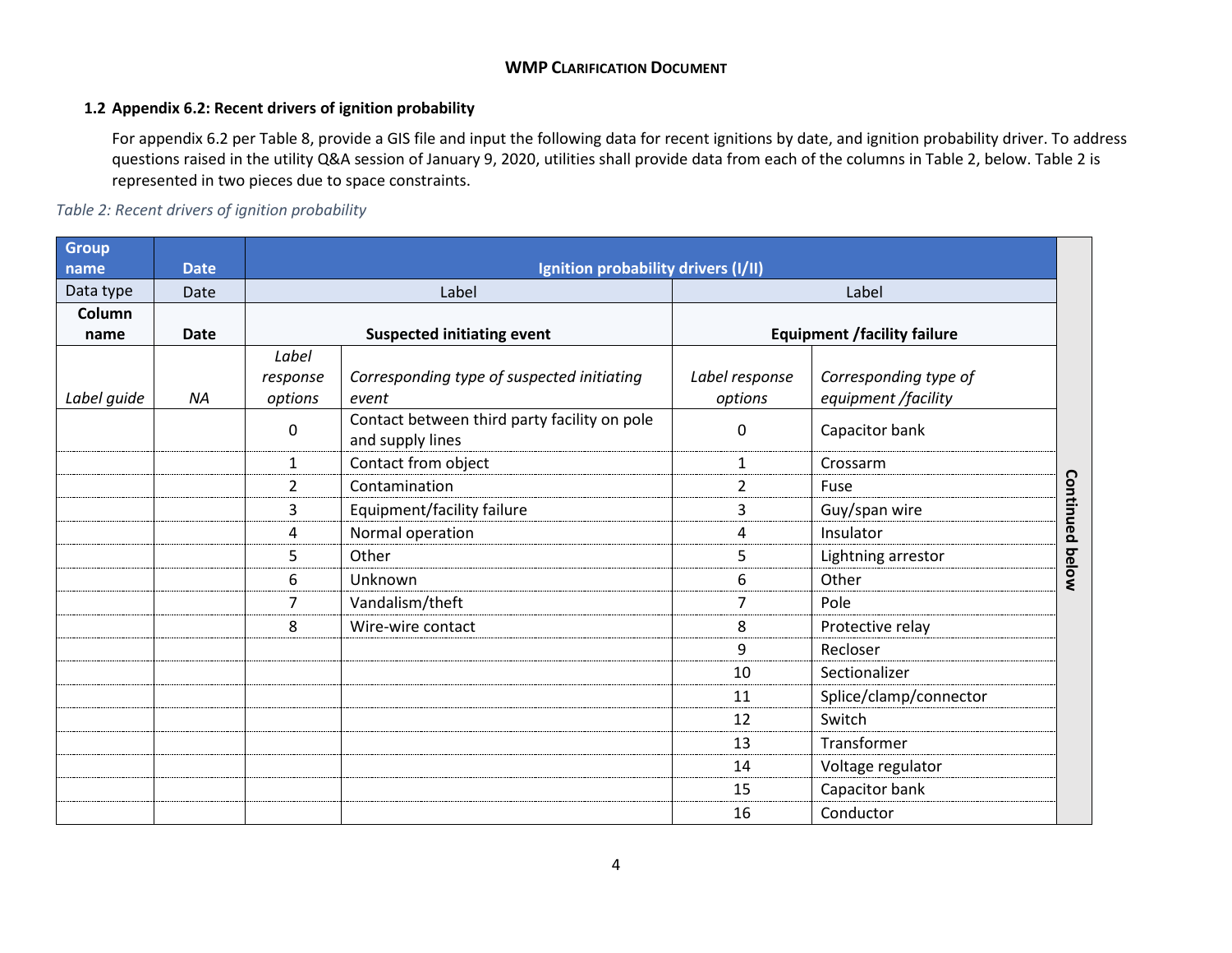|           | <b>Group name</b> |                            |                 | Ignition probability drivers (II/II) |                           |                |                            |
|-----------|-------------------|----------------------------|-----------------|--------------------------------------|---------------------------|----------------|----------------------------|
|           | Data type         | Label                      |                 |                                      | Label                     |                | Label                      |
|           | Column            |                            |                 |                                      |                           |                |                            |
|           | name              | <b>Contact from object</b> |                 |                                      | <b>Facility contacted</b> |                | <b>Contributing factor</b> |
| Continued | Label guide       |                            | Corresponding   | Label response                       | Corresponding             | Label response | Corresponding type of      |
|           |                   | Label response options     | type of object  | options                              | type of facility          | options        | contributing factor        |
| from      |                   | 0                          | Animal          | 0                                    | Communication<br>facility | Ω              | Weather                    |
|           |                   |                            | <b>Balloons</b> |                                      | <b>Electric facility</b>  |                | Human error                |
| avode     |                   |                            | Other           |                                      | Pole                      |                | Unknown                    |
|           |                   | 3                          | Vegetation      |                                      |                           |                | Outside force              |
|           |                   | 4                          | Vehicle         |                                      |                           |                | Other                      |
|           |                   |                            | Unknown         |                                      |                           |                |                            |

### **1.3 Appendix 6.4: Current baseline state of service territory**

Provide a GIS file and input the data outlined in Table 3 below. To address questions raised in the utility Q&A session of January 9, 2020, utilities shall use the boundaries of the census tract to complete attachment 6.4 of Table 8. Utilities are encouraged to use census tract data available at census.gov [\(https://www.census.gov/geographies/mapping-files/time-series/geo/tiger-line-file.html\)](https://www.census.gov/geographies/mapping-files/time-series/geo/tiger-line-file.html); this and any other sources used should be cited. For the WUI status of a given census tract, cite the source that the utility uses (e.g., CAL FIRE, USGS, USFS, or University of Wisconsin). For each of the columns below, input numbers according to the units specified and percentage share between 0 and 100.

## *Table 3: Current baseline state of service territory*

| <b>Group name</b> | Population                       |                 |         |        |                   | HFTD status of census tract by percentage share   WUI status of census tract by percentage share |     |  |  |
|-------------------|----------------------------------|-----------------|---------|--------|-------------------|--------------------------------------------------------------------------------------------------|-----|--|--|
| Data type         | Numeric                          |                 | Numeric |        |                   | <b>Numeric</b>                                                                                   |     |  |  |
| Column name       | Number of people per square mile | <b>Non-HFTD</b> | Zone 1  | Tier 2 | Tier <sub>3</sub> | Non-WUI                                                                                          | WUI |  |  |

#### **1.4 Appendix 6.5: Electrical lines and associated line data: Current baseline state, planned additions/removal, and WMP initiative activity**

Provide a GIS file and input the following line data for electrical lines and initiatives within the service territory, with one row for each quarter-mile segment of electrical line. The objective is to understand the condition and plan for each quarter-mile line segment, or shorter segments where possible (such as span-level segments). For the "2020 WMP activity", if multiple activities are planned to take place on that line segment, input each of the corresponding label response options into the GIS file. If the initiative activity is not listed, utilize the "other" option, with label 100. If more than of 1% of the length of the grid uses a given unlabeled initiative, 1) specify the new initiative name and label starting at 101; and 2) describe each initiative and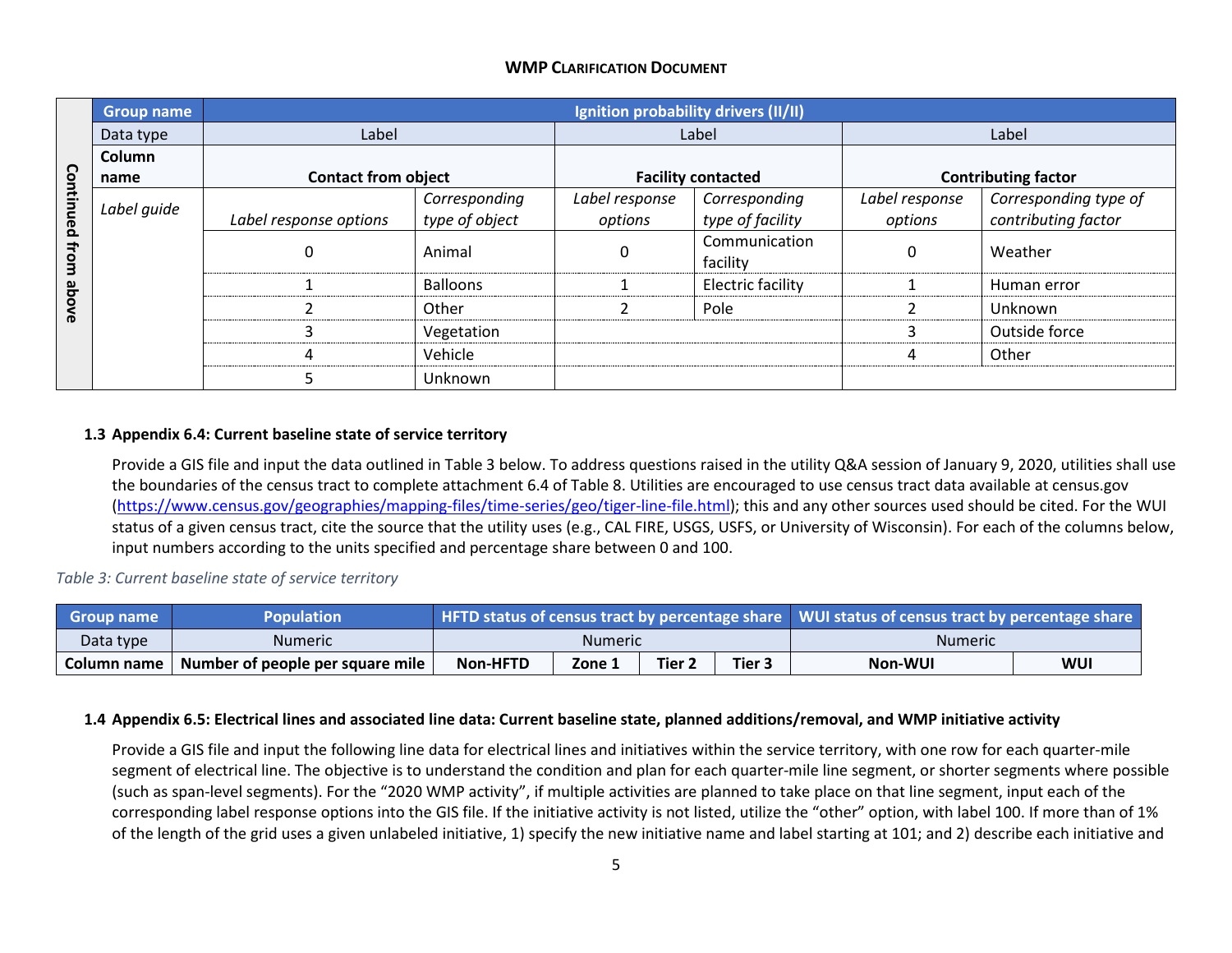why it does not qualify as any in the provided list of options provided in WMP Guidelines sections 5.3.1 through 5.3.10, as applicable. Names, labels, and descriptions of additional initiatives should be submitted as part of the utility WMP, i.e., in utility responses to the requirements specified for additional in sections 5.3.1 through 5.3.10, as applicable.

The following table is represented below in three pieces due to space constraints.

*Table 4: Electrical lines and associated line data*

| <b>Group</b>    |                  |                                          |                                     |                                           |                              |                                              |                              |                                               |                               |               |           |
|-----------------|------------------|------------------------------------------|-------------------------------------|-------------------------------------------|------------------------------|----------------------------------------------|------------------------------|-----------------------------------------------|-------------------------------|---------------|-----------|
| name            |                  |                                          |                                     |                                           | <b>Asset type and status</b> |                                              |                              |                                               |                               |               |           |
| Data<br>type    |                  | Label                                    |                                     | Label                                     |                              | Label                                        |                              | Label                                         | Numeric                       | <b>String</b> |           |
| Column <br>name | Line type        |                                          |                                     | Undergrounding                            | <b>Construction status</b>   |                                              |                              | 2020 WMP activity                             | <b>Number</b><br>of<br>assets | Model<br>code |           |
| Label<br>guide  | Label<br>options | Corre-<br>response sponding<br>line type | Label<br>response under-<br>options | Corre-<br>sponding<br>grounding<br>status | Label<br>response<br>options | Corre-<br>sponding<br>construction<br>status | Label<br>response<br>options | Corre-<br>sponding<br><b>WMP</b><br>activity  |                               |               | Continued |
|                 | $\mathbf 0$      | Trans-<br>mission line                   | $\mathbf 0$                         | Overhead                                  | $\mathbf{0}$                 | Existing                                     | 0                            | Planned<br>removal<br>by 2020                 |                               |               | below     |
|                 | 1                | Distribution<br>line                     | $\mathbf{1}$                        | Under-<br>ground                          | 1                            | Planned<br>addition by<br>2020               | $1 - 86$                     | See<br>initiative<br>list in<br>Appendix<br>2 |                               |               |           |
|                 |                  |                                          |                                     |                                           |                              |                                              | 100                          | Other                                         |                               |               |           |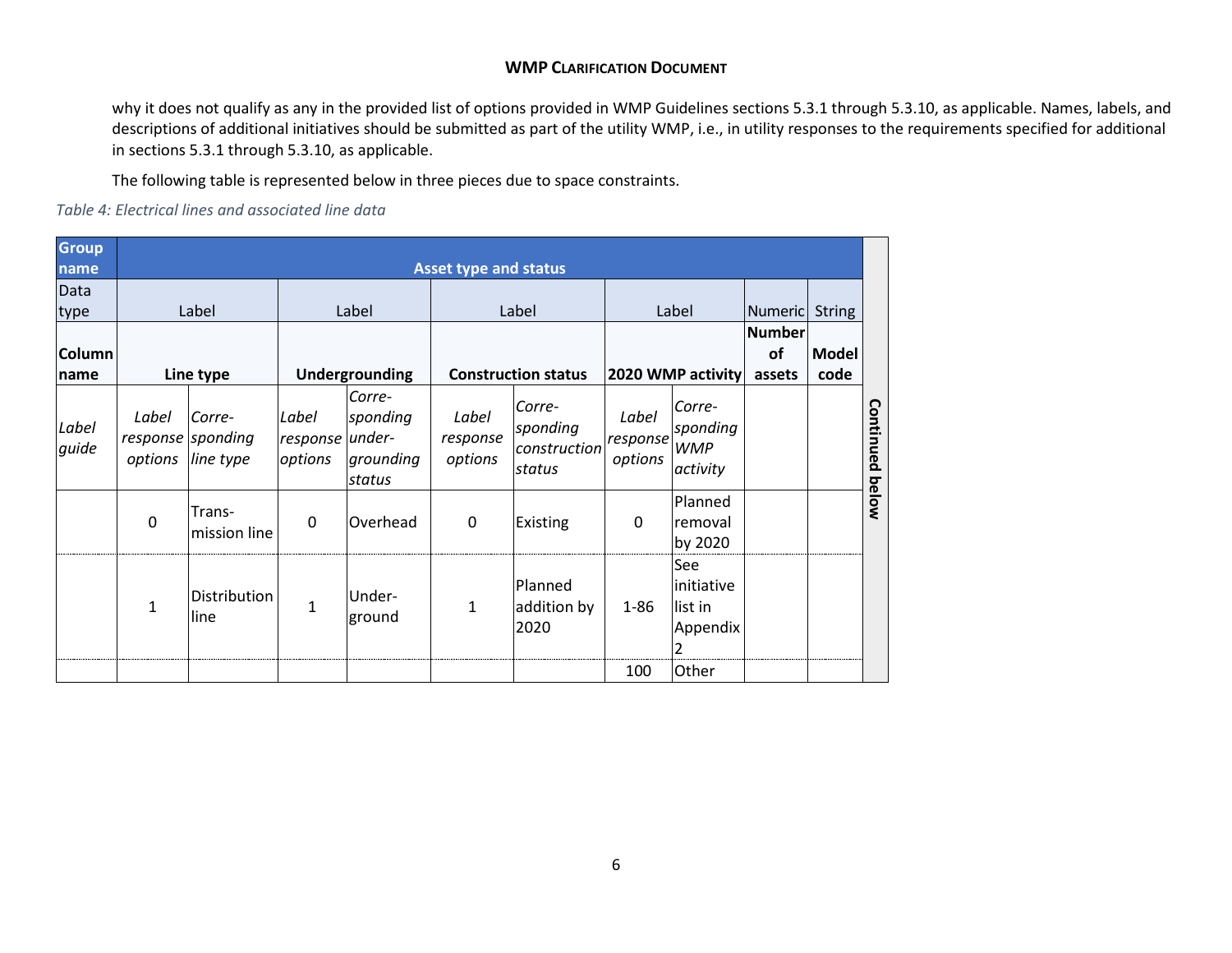|                         | <b>Group name</b> | <b>Specification</b> |               |                |              | <b>Condition</b> |                                  |              |                   |
|-------------------------|-------------------|----------------------|---------------|----------------|--------------|------------------|----------------------------------|--------------|-------------------|
| <u>S</u>                | Data type         | Numeric              | <b>String</b> | Numeric        | Date         |                  | Label                            | Date         |                   |
| 료                       | Column            | Voltage              |               |                | Date of last |                  |                                  | Date of last |                   |
|                         | name              | (in Volts)           | <b>Other</b>  | Age (in years) | inspection   |                  | Level finding at last inspection | maintenance  | Contil            |
| <u>a</u>                |                   |                      |               |                |              | Label response   | Corresponding                    |              | neq               |
| $\overline{\mathbf{Q}}$ | Label guide       |                      |               |                |              | options          | finding type                     |              | ਠ                 |
| 3                       |                   |                      |               |                |              | 0                | No finding                       |              | $\mathbf{D}$<br>O |
| qe                      |                   |                      |               |                |              |                  | Level 1 finding                  |              |                   |
| <b>DVB</b>              |                   |                      |               |                |              |                  | Level 2 finding                  |              |                   |
|                         |                   |                      |               |                |              |                  | Level 3 finding                  |              |                   |

| n                        | Group name  |                        | <b>Location characteristics</b> |                        |                               |  |  |  |  |  |  |  |
|--------------------------|-------------|------------------------|---------------------------------|------------------------|-------------------------------|--|--|--|--|--|--|--|
| $\overline{\phantom{a}}$ | Data type   |                        | Label                           |                        | Label                         |  |  |  |  |  |  |  |
|                          | Column name |                        | <b>HFTD status of location</b>  |                        | <b>WUI status of location</b> |  |  |  |  |  |  |  |
| ന<br>$\Omega$            | Label quide | Label response options | Corresponding HFTD status       | Label response options | Corresponding WUI status      |  |  |  |  |  |  |  |
|                          |             |                        | Non-HFTD                        |                        | Non-WUI                       |  |  |  |  |  |  |  |
| ച                        |             |                        | Zone 1                          |                        | WUI                           |  |  |  |  |  |  |  |
|                          |             |                        | Tier 2                          |                        |                               |  |  |  |  |  |  |  |
| m                        |             |                        | Tier 3                          |                        |                               |  |  |  |  |  |  |  |

## **1.5 Appendix 6.6: Other utility equipment and associated data: Current baseline state, planned additions/removal of other utility equipment, and WMP initiative activity**

Input the data below in Table 5 into a GIS file for other utility equipment and initiatives that can be expressed as a single point (i.e., not electrical lines or such other equipment and/or initiatives that must be expressed in line data) within the service territory. If multiple activities are planned to take place on that line segment, input the corresponding label response options for each activity. If the initiative activity is not listed, utilize the "other" option, with label 100. If more than of 1% of the rows utilize the "other" option and fall into the same category, specify the new initiative name and label starting at 101. Then, attach a document describing this category and why it is does not qualify as any in provided list of options. For the "Average 95th percentile wind speed in mph" and "Average 99th percentile wind speed in mph" columns, report speeds over the 2005-2014 historical period to align with the summary data reported in WMP Section 3.1 Table 10.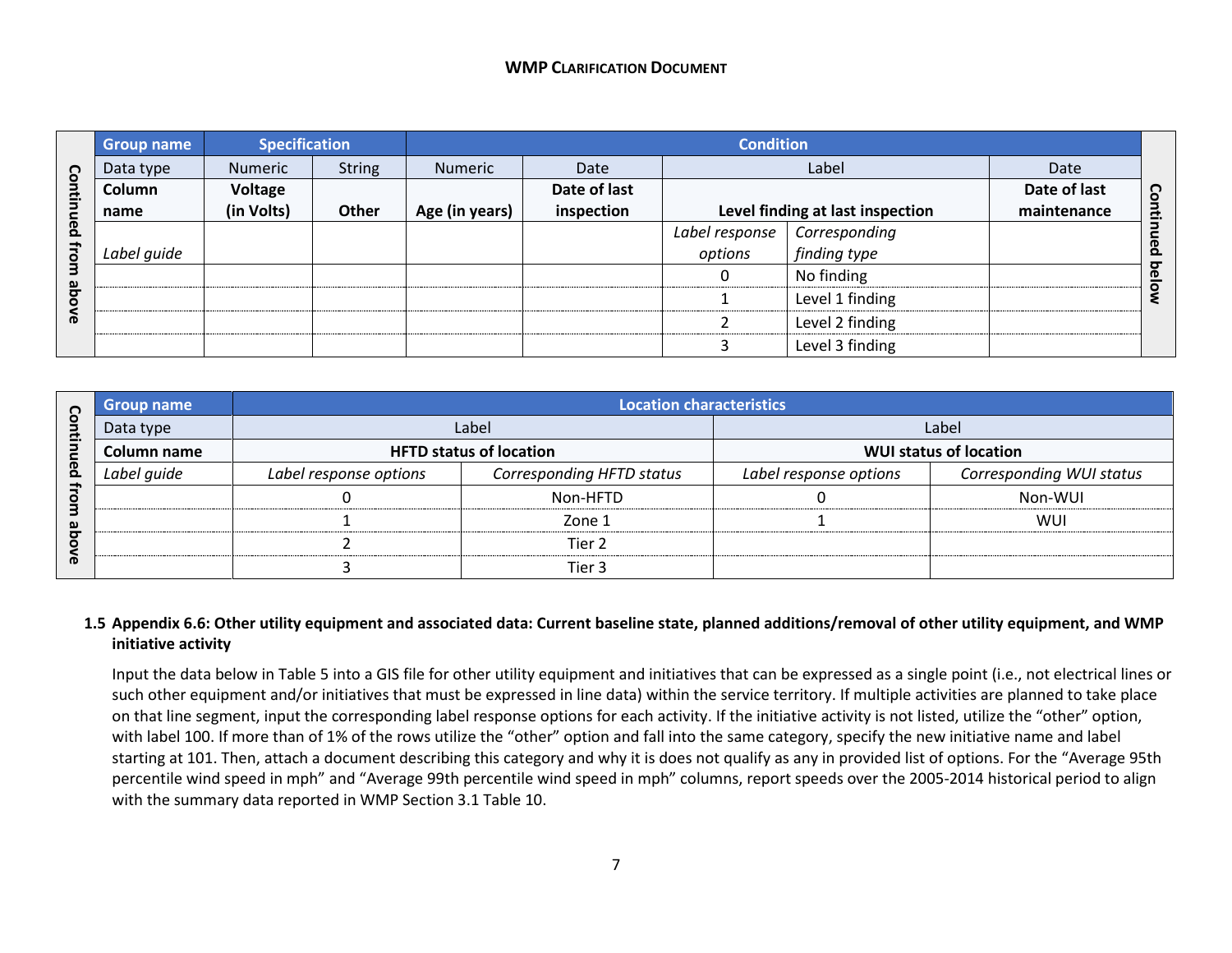# *Table 5: Other utility equipment*

| <b>Group</b><br>name |                  | <b>Asset type and status</b>         |                  |                                                    |                  |                                                  |                  |                                               |                           |               |
|----------------------|------------------|--------------------------------------|------------------|----------------------------------------------------|------------------|--------------------------------------------------|------------------|-----------------------------------------------|---------------------------|---------------|
| Data<br>type         |                  | Label                                |                  | Label                                              |                  | Label                                            |                  | Label                                         | Numeric                   | <b>String</b> |
| Column<br>name       |                  | Asset type                           |                  | Undergrounding                                     |                  | <b>Construction status</b>                       |                  | 2020 WMP activity                             | Number Model<br>of assets | code          |
| Label<br>guide       | Label<br>options | response Corresponding<br>asset type | Label<br>options | Corresponding<br>response undergrounding<br>status | Label<br>options | Corresponding<br>response construction<br>status | Label<br>options | response Corresponding<br><b>WMP</b> activity |                           |               |
|                      | $\mathbf 0$      | Capacitor bank                       | $\mathbf 0$      | Overhead                                           | $\mathbf 0$      | Existing                                         | 0                | Planned<br>removal by<br>2020                 |                           |               |
|                      | $\mathbf{1}$     | Crossarm                             | $\mathbf{1}$     | Underground                                        | $\mathbf{1}$     | Planned<br>addition by<br>2020                   | $1 - 86$         | See initiative<br>list in<br>Appendix 2       |                           |               |
|                      | $\overline{2}$   | Fuse                                 |                  |                                                    |                  |                                                  | 100              | Other                                         |                           |               |
|                      | 3                | Guy/span wire                        |                  |                                                    |                  |                                                  |                  |                                               |                           |               |
|                      | 4                | Insulator                            |                  |                                                    |                  |                                                  |                  |                                               |                           |               |
|                      | 5                | Lightning<br>arrestor                |                  |                                                    |                  |                                                  |                  |                                               |                           |               |
|                      | 6                | Other                                |                  |                                                    |                  |                                                  |                  |                                               |                           |               |
|                      | $\overline{7}$   | Pole                                 |                  |                                                    |                  |                                                  |                  |                                               |                           |               |
|                      | 8                | Protective<br>relay                  |                  |                                                    |                  |                                                  |                  |                                               |                           |               |
|                      | 9                | Recloser                             |                  |                                                    |                  |                                                  |                  |                                               |                           |               |
|                      | 10               | Sectionalizer                        |                  |                                                    |                  |                                                  |                  |                                               |                           |               |
|                      | 11               | Splice/clamp/c<br>onnector           |                  |                                                    |                  |                                                  |                  |                                               |                           |               |
|                      | 12               | Switch                               |                  |                                                    |                  |                                                  |                  |                                               |                           |               |
|                      | 13               | Transformer                          |                  |                                                    |                  |                                                  |                  |                                               |                           |               |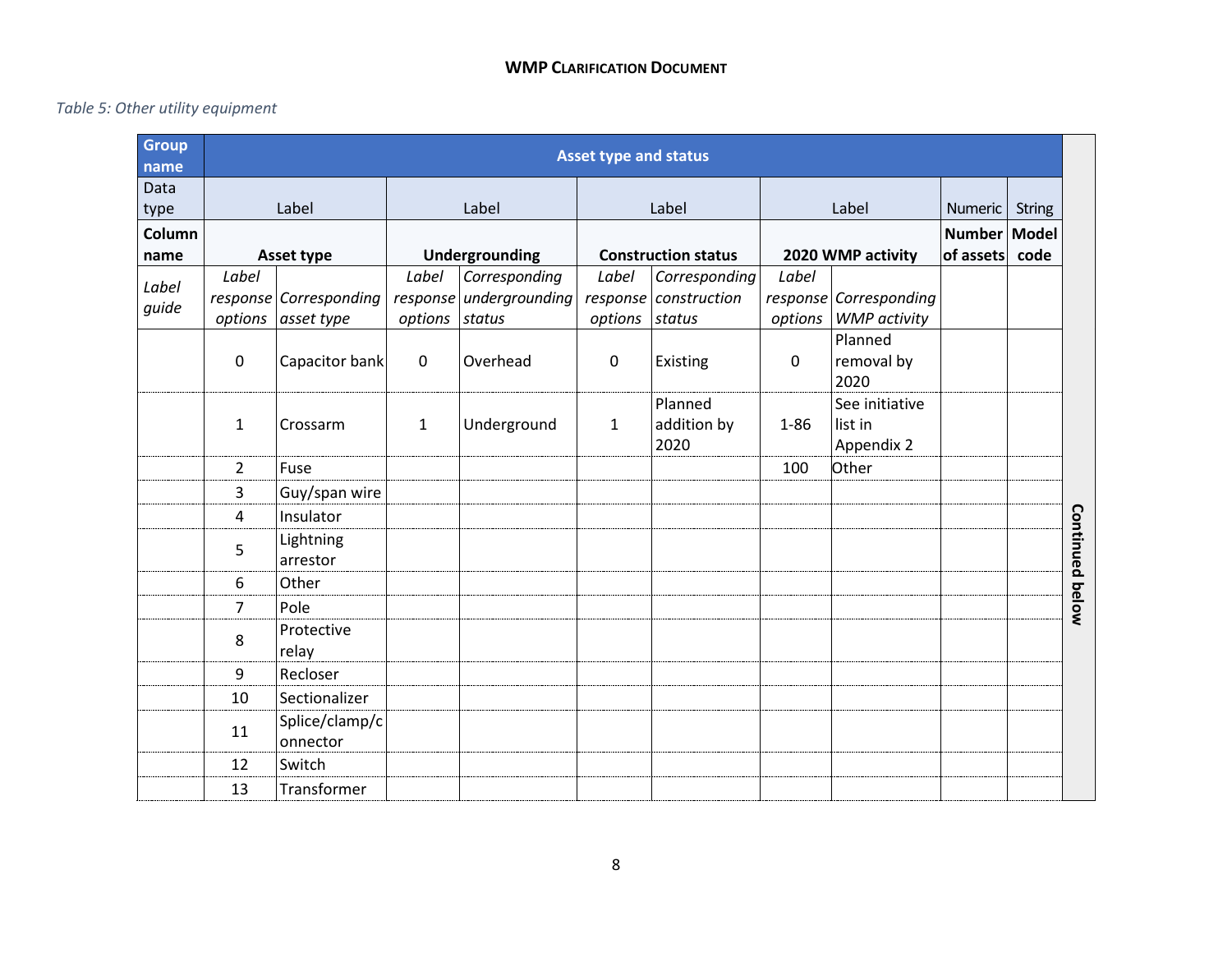| <b>Group</b><br>name |       | <b>Asset type and status</b>                 |                         |                                          |                         |                                        |       |                                                |                           |               |  |
|----------------------|-------|----------------------------------------------|-------------------------|------------------------------------------|-------------------------|----------------------------------------|-------|------------------------------------------------|---------------------------|---------------|--|
| Data<br>type         |       | Label                                        |                         | Label                                    |                         | Label                                  |       | Label                                          | Numeric                   | <b>String</b> |  |
| Column<br>name       |       | Asset type                                   |                         | Undergrounding                           |                         | <b>Construction status</b>             |       | 2020 WMP activity                              | Number Model<br>of assets | code          |  |
| Label<br>quide       | Label | response Corresponding<br>options asset type | Label<br>options status | Corresponding<br>response undergrounding | Label<br>options status | Corresponding<br>response construction | Label | response Corresponding<br>options WMP activity |                           |               |  |
|                      | 14    | Voltage<br>regulator                         |                         |                                          |                         |                                        |       |                                                |                           |               |  |
|                      | 15    | Substation                                   |                         |                                          |                         |                                        |       |                                                |                           |               |  |
|                      | 16    | l Weather<br>station                         |                         |                                          |                         |                                        |       |                                                |                           |               |  |

|              | Group name  |                | <b>Specification</b> |            | <b>Condition</b> |                |                                  |              |                   |  |  |  |  |  |
|--------------|-------------|----------------|----------------------|------------|------------------|----------------|----------------------------------|--------------|-------------------|--|--|--|--|--|
|              | Data type   | <b>Numeric</b> | <b>String</b>        | Numeric    | Date             | Label          | Label                            | Date         |                   |  |  |  |  |  |
| Continued    | Column      | Voltage        |                      | Age        | Date of last     |                |                                  | Date of last | <u>S</u>          |  |  |  |  |  |
|              | name        | (in Volts)     | <b>Other</b>         | (in years) | inspection       |                | Level finding at last inspection | maintenance  | c.                |  |  |  |  |  |
|              | Label quide |                |                      |            |                  | Label response | Corresponding                    |              |                   |  |  |  |  |  |
| <b>Ifrom</b> |             |                |                      |            |                  | options        | finding type                     |              | ဠ                 |  |  |  |  |  |
|              |             |                |                      |            |                  |                | No finding                       |              | ਼<br>$\mathbf{D}$ |  |  |  |  |  |
| ayode        |             |                |                      |            |                  |                | Level 1 finding                  |              |                   |  |  |  |  |  |
|              |             |                |                      |            |                  |                | Level 2 finding                  |              |                   |  |  |  |  |  |
|              |             |                |                      |            |                  |                | Level 3 finding                  |              |                   |  |  |  |  |  |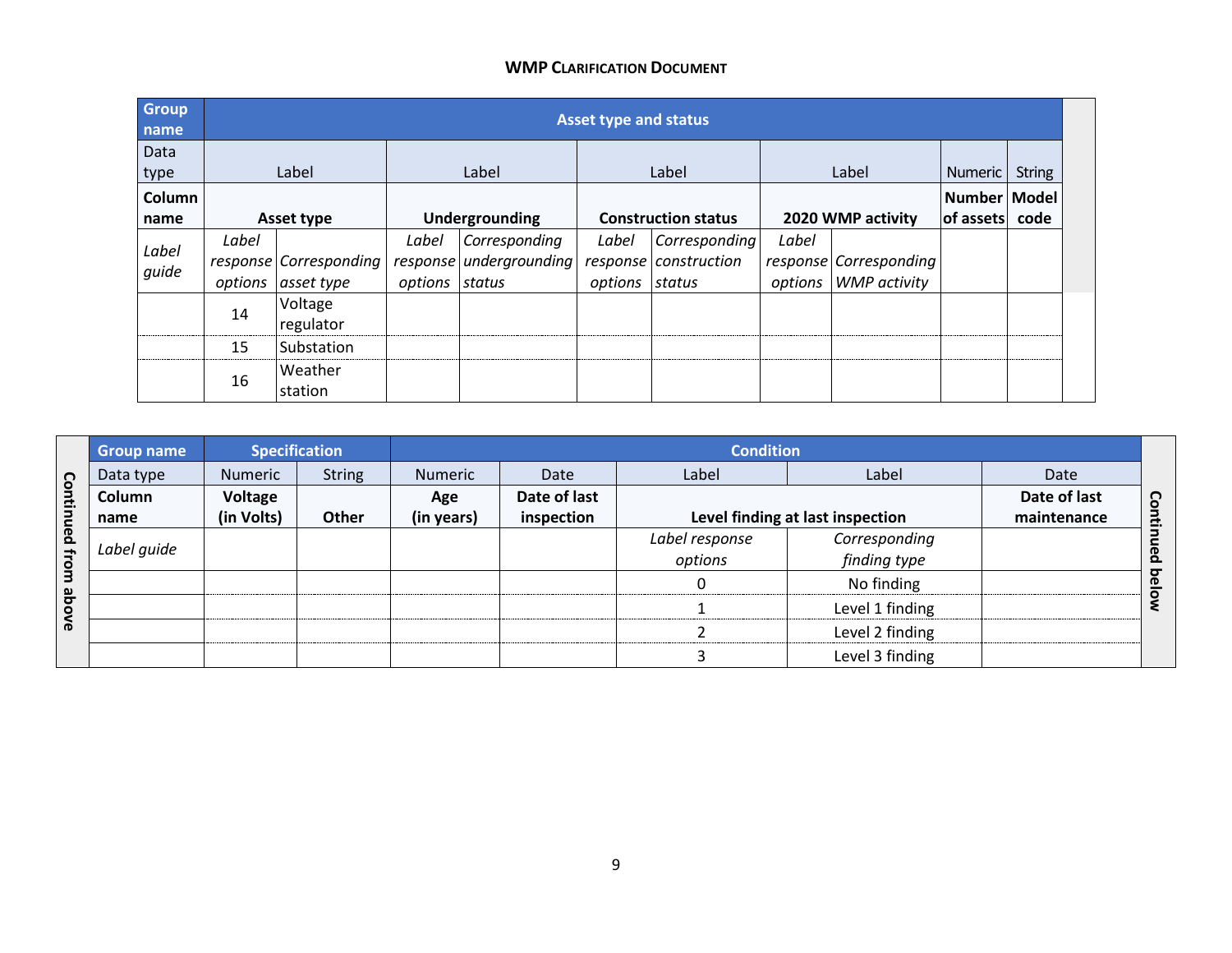|                     | <b>Group</b><br>name |                              |                                     |                              |                                    | <b>Location characteristics</b>                    |                              |                                                        |                                                    |                              |                                                        |
|---------------------|----------------------|------------------------------|-------------------------------------|------------------------------|------------------------------------|----------------------------------------------------|------------------------------|--------------------------------------------------------|----------------------------------------------------|------------------------------|--------------------------------------------------------|
|                     | Data type            |                              | Label                               |                              | Label                              | Numeric                                            |                              | Label                                                  | Numeric                                            |                              | Label                                                  |
|                     | Column<br>name       |                              | <b>HFTD status of location</b>      |                              | <b>WUI status of location</b>      | Average 95th<br>percentile<br>wind speed<br>in mph |                              | <b>Prevailing direction of</b><br>95th percentile wind | Average 99th<br>percentile<br>wind speed in<br>mph |                              | <b>Prevailing direction of</b><br>99th percentile wind |
|                     | Label<br>guide       | Label<br>response<br>options | Corresponding<br><b>HFTD</b> status | Label<br>response<br>options | Corresponding<br><b>WUI status</b> |                                                    | Label<br>response<br>options | Correspondin<br>q direction                            |                                                    | Label<br>response<br>options | Correspondin<br>g direction                            |
|                     |                      | 0                            | Non-HFTD                            | 0                            | Non-WUI                            |                                                    | 0                            | N                                                      |                                                    | $\mathbf 0$                  | $\mathsf{N}$                                           |
| Continued from abov |                      | $\mathbf{1}$                 | Zone 1                              | $\mathbf{1}$                 | WUI                                |                                                    | $\mathbf{1}$                 | <b>NNE</b>                                             |                                                    | $\mathbf{1}$                 | <b>NNE</b>                                             |
|                     |                      | $\overline{2}$               | Tier 2                              |                              |                                    |                                                    | $\overline{2}$               | <b>NE</b>                                              |                                                    | $\overline{2}$               | <b>NE</b>                                              |
|                     |                      | 3                            | Tier <sub>3</sub>                   |                              |                                    |                                                    | 3                            | ENE                                                    |                                                    | 3                            | ENE                                                    |
|                     |                      |                              |                                     |                              |                                    |                                                    | 4                            | E                                                      |                                                    | 4                            | $\mathsf E$                                            |
|                     |                      |                              |                                     |                              |                                    |                                                    | 5                            | <b>ESE</b>                                             |                                                    | 5                            | <b>ESE</b>                                             |
|                     |                      |                              |                                     |                              |                                    |                                                    | 6                            | <b>SE</b>                                              |                                                    | 6                            | <b>SE</b>                                              |
|                     |                      |                              |                                     |                              |                                    |                                                    | $\overline{7}$               | <b>SSE</b>                                             |                                                    | $\overline{7}$               | <b>SSE</b>                                             |
|                     |                      |                              |                                     |                              |                                    |                                                    | 8                            | S                                                      |                                                    | 8                            | S                                                      |
|                     |                      |                              |                                     |                              |                                    |                                                    | 9                            | SSW                                                    |                                                    | 9                            | SSW                                                    |
|                     |                      |                              |                                     |                              |                                    |                                                    | 10                           | <b>WSW</b>                                             |                                                    | 10                           | <b>WSW</b>                                             |
|                     |                      |                              |                                     |                              |                                    |                                                    | 11                           | SW                                                     |                                                    | 11                           | SW                                                     |
|                     |                      |                              |                                     |                              |                                    |                                                    | 12                           | W                                                      |                                                    | 12                           | W                                                      |
|                     |                      |                              |                                     |                              |                                    |                                                    | 13                           | <b>WNW</b>                                             |                                                    | 13                           | <b>WNW</b>                                             |
|                     |                      |                              |                                     |                              |                                    |                                                    | 14                           | <b>NW</b>                                              |                                                    | 14                           | <b>NW</b>                                              |
|                     |                      |                              |                                     |                              |                                    |                                                    | 15                           | <b>NNW</b>                                             |                                                    | 15                           | <b>NNW</b>                                             |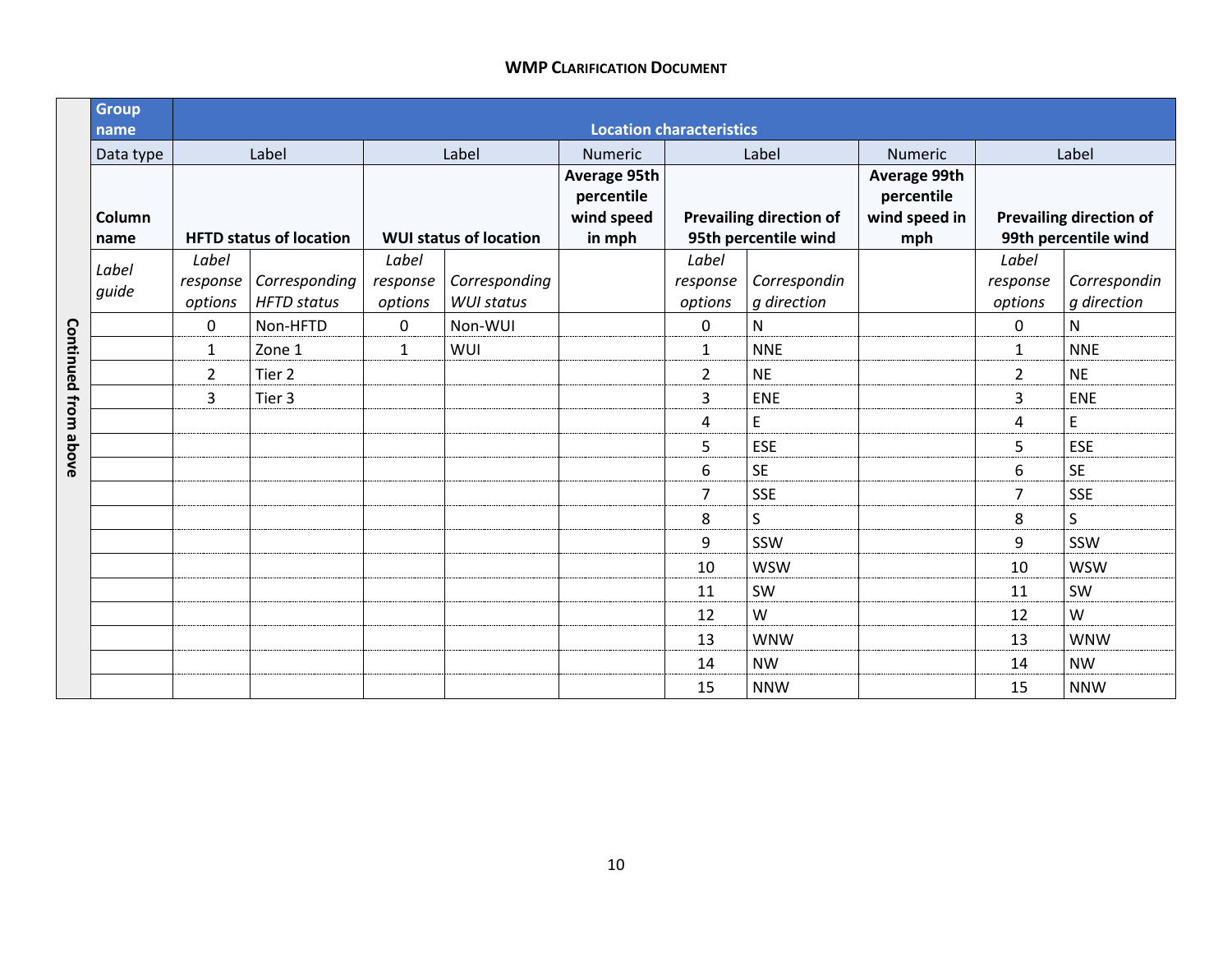# **IV. Clarification of WMP guideline requirements by section**

Further clarification for the following subsections is included below.

# **0** Glossary

The following additional terms and clarifications are provided to the glossary.

| <b>Term</b>                      | <b>Definition</b>                                                                                                                                                                                                                                                                                                                                                                                                                                                                                                                                                                                                                                                                                                                                     |
|----------------------------------|-------------------------------------------------------------------------------------------------------------------------------------------------------------------------------------------------------------------------------------------------------------------------------------------------------------------------------------------------------------------------------------------------------------------------------------------------------------------------------------------------------------------------------------------------------------------------------------------------------------------------------------------------------------------------------------------------------------------------------------------------------|
| <b>Risk map</b>                  | A collection of data sufficient to represent the spatial distribution (e.g., across a<br>geography) of a given type of risk (i.e., the probability of an event and its consequence)<br>and the spatial representation thereof. Data inputs shall include the variables and<br>conditions used to calculate risk for a given point, line, or polygon.                                                                                                                                                                                                                                                                                                                                                                                                  |
| <b>Risk mapping</b><br>algorithm | A risk mapping algorithm is a methodology for calculating risk levels from data inputs<br>across a spatial display (i.e., map of geography).                                                                                                                                                                                                                                                                                                                                                                                                                                                                                                                                                                                                          |
| <b>RFW Circuit Mile</b><br>Day   | Sum of miles of utility grid subject to Red Flag Warning each day. For example, if 100<br>circuit miles were under a RFW for 1 day, and 10 of those miles were under RFW for an<br>additional day, then the total RFW circuit mile days would be 110. To calculate a Red<br>Flag Warning (RFW) day, hours of a RFW shall be converted to fractions of a day by<br>dividing by 24. For example, if a period of 12 days saw 1 hour of RFW each day, then<br>the number of RFW days would be $12 * 1$ hour / 24 hours = 0.5 RFW days. The<br>reporting unit RFW circuit mile days takes into account the geographic scope of the<br>RFW by multiplying its duration by the number of circuit miles within the scope of the<br>RFW during the given time. |

# **2** Metrics and underlying data

For the purposes of the WMP submission this February, metrics should be reported as outlined without regard to the reporting frequency. In the WMP, report the current and historical metrics as outlined in the tables.

# **2.2** Recent performance on progress metrics, last 5 years

For Table 1: *Recent performance on progress metrics, last 5 years,* the utility may calculate the "Percent of data requested in SDR and WMP collected in initial submission" by dividing the total number of cells where the utility provides data in the SDR and the WMP by the total number of cells of data requested in both documents. If any narrative requirements are unmet (e.g., for a list and description), this shall be noted in the adjacent comments.

# **2.3** Recent performance on outcome metrics, annual and normalized for weather, last 5 years

For Table 2: *Recent performance on outcome metrics, last 5 years,* Metric 7 "Value of assets destroyed by utilityignited wildfire, listed by asset type" is intended to capture the dollar value of destruction caused by utility-ignited wildfire in its territory, including both 3rd party assets (including structures) and utility infrastructure. Include the total value of damage to all these assets and explain the sources of the information used in the comments. The WSD recognizes that this will be an estimate. Each utility is expected to use the best available data in its possession, or accessible via third parties, for its utility-ignited wildfires. Sources and methods shall be cited such that the WSD can understand how the utility determined these summary figures.

For Table 2 Metric 8, "Number of structures destroyed by utility-ignited wildfire," include utility and non-utility (meaning belonging to a third party) structures. The term "structures" is one of the metrics that CAL FIRE already uses to report wildfire damage and refers to buildings (e.g., a dwelling, a place of business, etc.). These numbers shall be provided individually for utility and non-utility structures.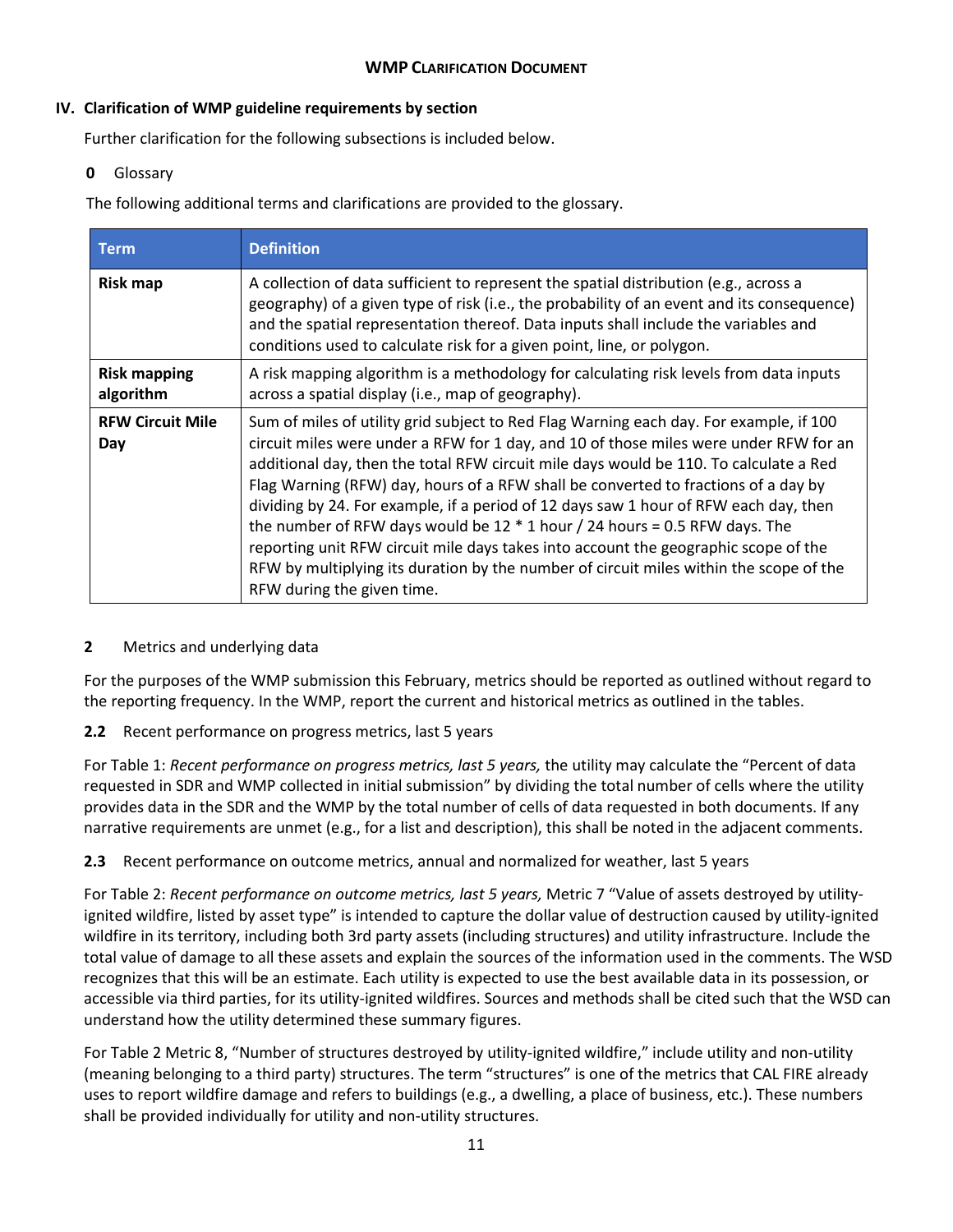# **2.5** Description of program targets

For Table 4: *List and description of program targets, last 5 years*, data should be only for 2019. Program Targets are targets for utility wildfire mitigation as expressed in the 2019 WMPs. Given that WMPs were new in 2019, this is only relevant over the past year. The 5-year horizon applies to the progress and outcome metrics.

# **2.7** Mapping recent, modelled, and baseline conditions

Table 9, Part 3 "Planned 2020 WMP initiative activity per year," when there is an estimate where a percentage of some asset type is assumed to need replacement (as part of a planned 2020 WMP activity), the planned replacement shall be included in the GIS file for Appendices 6.5 or 6.6, depending upon whether the asset is represented as a line or a point, for each quarter-mile segment of linear data or for each point location of that asset.

# **3.2** Recent drivers of ignition probability, last 5 years

Table 11: *Key recent drivers of ignition probability, last 5 years*, shall be completed for transmission lines and distribution lines separately, submitted as Table 11a and Table 11b, respectively.

With respect to identification of "ignition probability drivers," the rows within Table 11 are illustrative and, as explained in the introductory text, utilities are expected to include all ignition drivers that they track. At a minimum, "ignition probability drivers" shall include all permutations of the "Suspected Initiating Event," including two subsequent columns "Equipment/Facility Failure" and "Contact From Object" columns provided in the fire ignition data template provided on page C-8 of D.14-02-015 and reported annually on April 1. The baseline list of ignition probability drivers shall include all types of equipment, facilities, and objects. This page shall be referenced in lieu of the cited SDR Table 24, which does not exist.

# **3.4.3** Status quo ignition probability drivers by service territory

Table 11: *Key drivers of ignition probability*, should be completed for transmission lines and distribution lines separately, submitted as Table 18a and Table 18b, respectively.

**4.2.1** Service territory fire-threat evaluation and ignition risk trends

For Table 19, rows 4-6, the intent is to understand the utility's perspective on how changes in the characteristics and distribution of population that could be impacted by utility ignition will increase or decrease risk, in terms of ignition probability and estimated wildfire consequence given the long-lasting investments in utility infrastructure. This shall be based on the utility's projection for how its service territory will evolve over time. For example, if the utility expects the population in the WUI areas of its service territory (as reported in the appendices) to increase substantially, the consequences of potential wildfires in those areas would increase in terms of community impact.

# **5.3** Detailed wildfire mitigation programs

In the narrative required for 5.3.1 through 5.3.10, the utility's rationale behind each of the elements of the program shall include a list of alternatives considered and the utility's rationale for choosing only the initiatives outlined in the plan and not the alternatives.

For Tables 21-30, provide the total spend in the cells corresponding to the "Total per-initiative spend" and "Spend/treated line mile," and, if available, provide the disaggregated O&M and Capital costs for each in the comments column.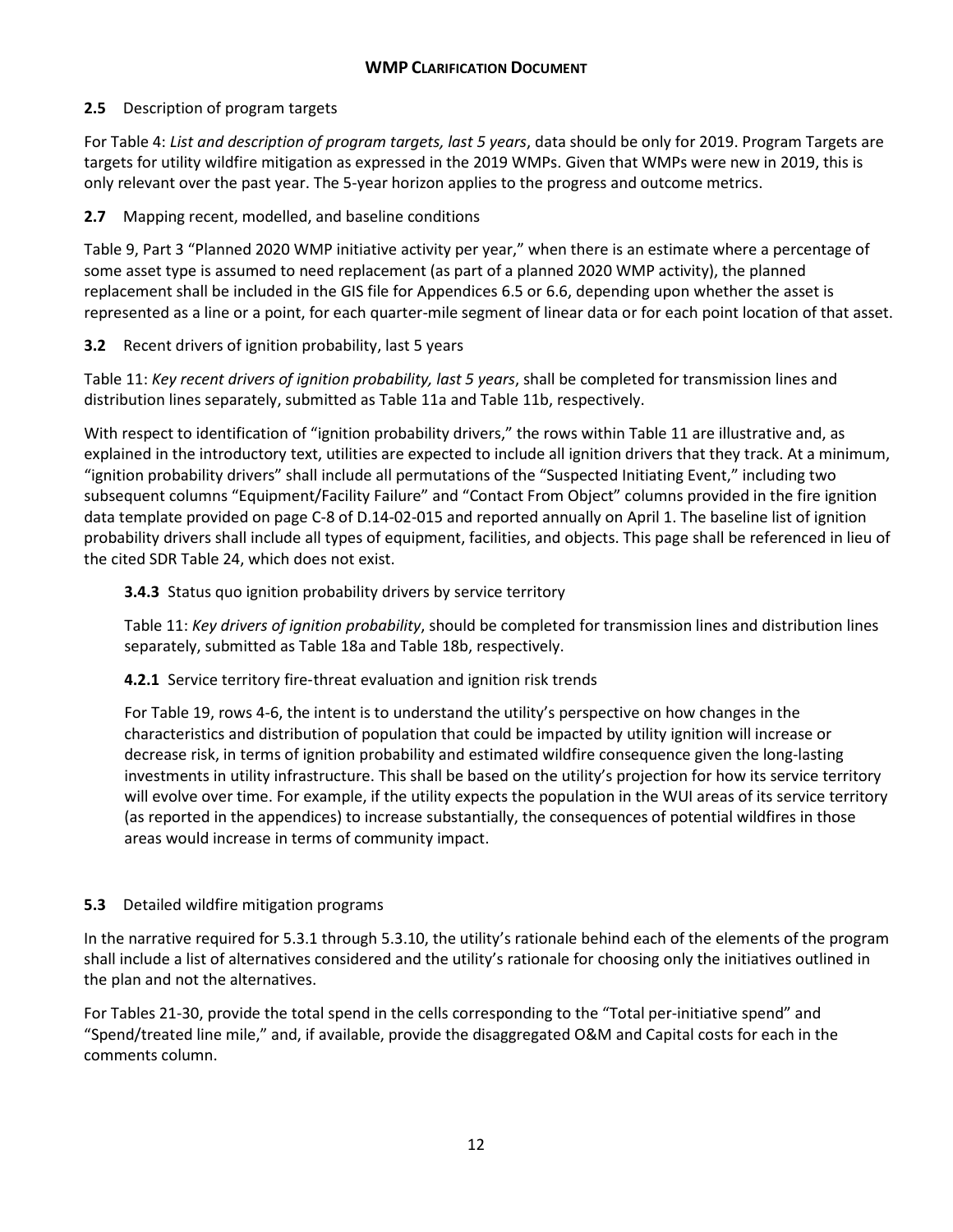# **Appendix 1: Questions and answers from utility Q&A session of January 9, 2020**

# **1.1 PacifiCorp**

**1.1.1** Q: Can staff please explain why the resolution for certain data is a quarter mile for some records but one mile for others (see, e.g., Table 9 of the WMP Guidelines)? The company is concerned that different resolutions could result in confusion and subject to any discussions tomorrow would recommend using a one-mile resolution consistently.

A: *Per Section 2.7, a maximum quarter-mile resolution is required for line data in order to accurately plot data such as the geographic location of distribution lines. If the two points provided to describe a line were up to one mile apart, valuable detail would be lost, as distribution lines, particularly across different terrain, may not be straight lines between two points.*

**1.1.2** Q: Would it be acceptable to reconcile data, consistent with Table 9, to the Public land survey (i.e., to the square mile)?

A: *Per Section 2.7, to address this concern, the WSD will provide template shapefiles that include the census tracts for which utilities are required in input characteristic information, based on the units specified.* 

**1.1.3** Q: PacifiCorp would like clarity on how "red flag warning" should interact with the definition of a day when a red flag warning could last for a few hours or dozens of hours.

A: *Per Section 2.7, for a Red Flag Warning (RFW) day, hours shall be converted to fractions of a day by dividing by 24. For example, if a period of 12 days saw 1 hour of RFW each day, then the number of RFW days would be 12 \* 1 hour / 24 hours = 0.5 RFW days. More often, the reporting unit is RFW circuit mile days, which would take into account the geographic scope of the RFW by multiplying its duration by the number of circuit miles within the scope of the RFW during the given time.*

**1.1.4** Q: PacifiCorp would like clarity on how to present GIS data where a feature might only require 20% replacement but is being requested to be presented as a GIS dataset. Example situation: If the red area in the "map" below is the high fire threat district and each square represents a square mile, how should the replacement of insulated cable within each of the squares along the line drawn over the red area be represented (i.e., how would this data be reported in the tables provided)?



A: *Per Section 2.7, when there is an estimate where a percentage of some asset type is assumed to need replacement (as part of a planned 2020 WMP activity), the planned replacement should be provided in the GIS files for Appendices 6.5 or 6.6, depending upon whether the asset is represented as a line or a point, respectively, for each quarter-mile segment of linear data or for each point location of that asset, by GPS coordinates. If any portion of the quarter mile resolution line segment is within the HFTD, that entire segment may be considered as within the HFTD for the purpose of the GIS file.*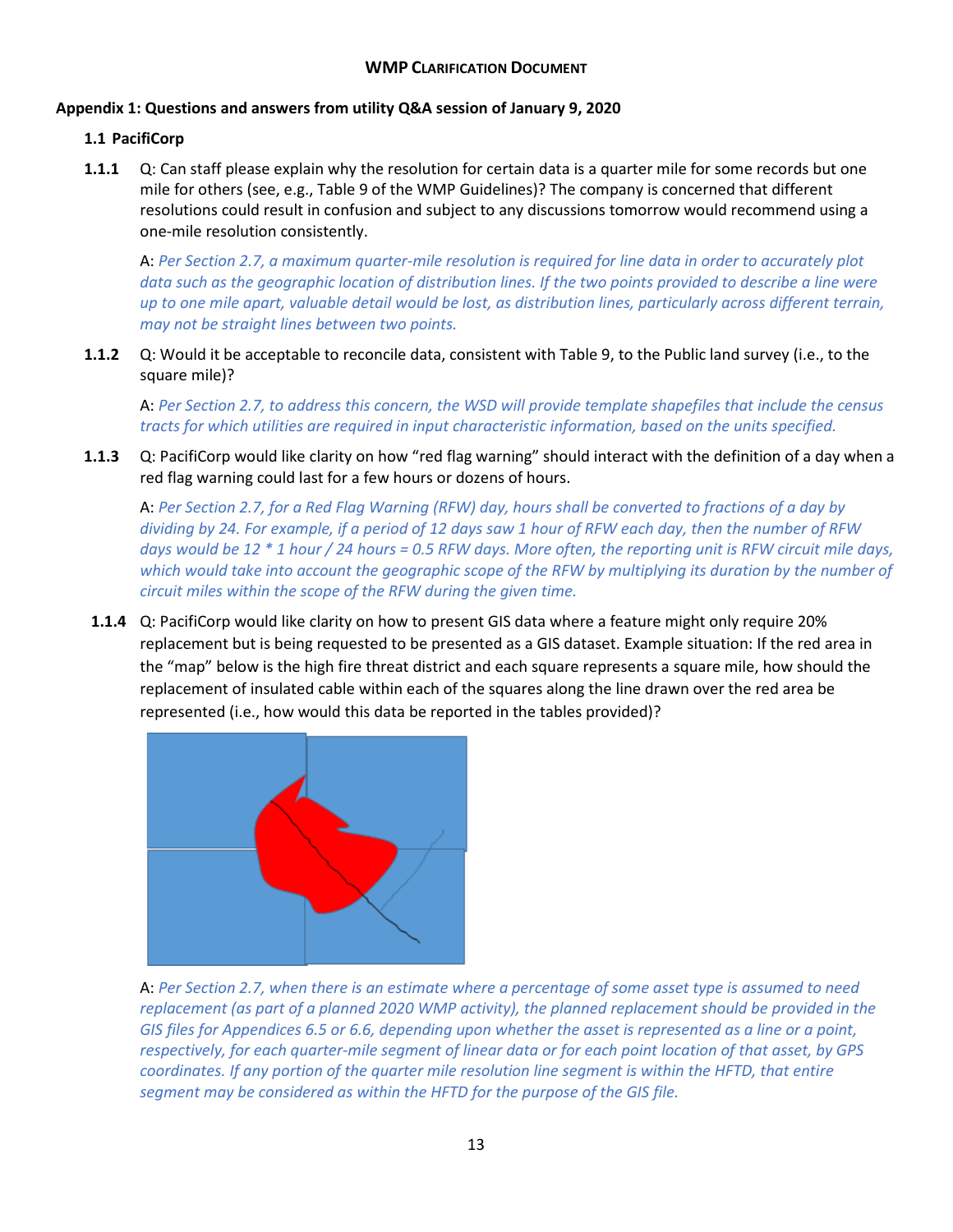*Utilities have the option of reporting data in a higher resolution. Utilities may submit higher resolution GIS files that are fractions of the specified resolution (e.g. half-mile resolution where 1-mile resolution is specified and 1/8th mile resolution where quarter mile resolution is specified).*

For this example, the utility would report information for each quarter-mile segment of the line in the example image, in the GIS file submitted for Appendix 6.5, including the HFTD zone (i.e., Tier 3, Tier 2, etc.) of *each segment and the WMP initiatives (replacement of insulated cable, etc.) planned for each segment).* 

**1.1.5** Q: The company would like clarity on the application of the definitions of urban, rural and highly rural. Specifically, the definition of highly rural set forth in 38 CFR 17.071 refers to counties but the WMP Guidelines refer to square miles.

A: *Per Section 2.7, rather than requiring utilities to design a map of their service territory with square mile granularity, the WSD is providing shapefiles with census tract names and shapes. Rather than coding the population per square mile for any census tract within the utility's service territory as "urban", "rural," or "highly rural," the utility shall simply report the numeric value for the population per square mile for any census tract.*

## **1.2 SDG&E**

**1.2.1** Q: How will the survey be used to develop scores for each capability? For instance, if a capability has 4 questions and we score at a higher level in one question and lower on others, will they take the average or the lowest score to come up with the aggregate score for the capability? Walking through an example would be very helpful.

A: *Per Section I of this document, binary scoring will be used. That means, in order to achieve a given maturity score for the capability overall, the utility must meet all elements identified at that level in the scoring rubric for all questions associated with that capability. If any element is not met, the corresponding lower score will be applied for the capability. This is true for each of the 52 capabilities, since their scores are calculated separately.*

*More generally, as indicated in the WMP decision, the electronic version of the survey will be accompanied by additional instructions and clarifications as needed. The vendor used for this survey is providing functionality to enable utilities to navigate through the survey questions and to save progress.*

### **1.2.2** Q: How do you define risk mapping and what's an example of a risk mapping algorithm?

A: *Per Section 0, a risk map is a collection of data sufficient to represent the spatial distribution (e.g., across a geography) of a given type of risk (i.e., the probability of an event and its consequence) and the spatial representation thereof. Data inputs should include the variables and conditions used to calculate risk for a given point, line, or polygon. The risk mapping algorithm is a methodology for interpreting a risk calculation from these data inputs.*

For example, the work that Technosylva is doing to develop geographic maps of wildfire risk given an ignition *is an example of such a risk map.*

### **1.2.3** Q: On the survey question A.I.a, what's the difference between determining wildfire risk and categorizing level of risk?

A: *Per Section I, additional clarification and guidance for completing survey responses will be included in the electronic version of utility wildfire mitigation maturity survey. Categorizing level of risk requires a set of calculations and judgements to group areas by wildfire risk is present (e.g., as a function of ignition probability, propagation, and communities located in the propagation path). Determining wildfire risk refers*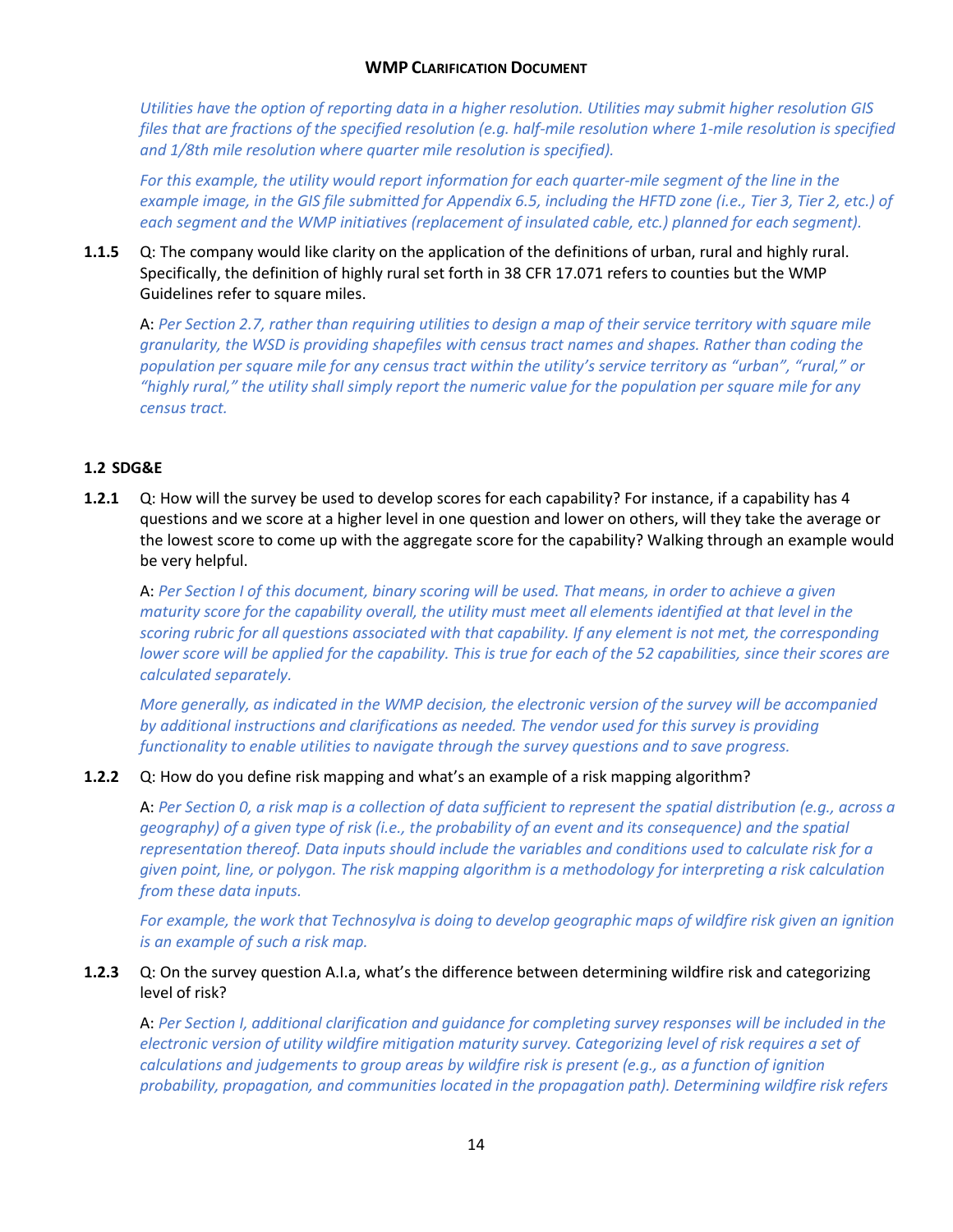to estimating a quantitative level of wildfire risk (also as a function of e.g., ignition probability, propagation, *and communities located in the propagation path).*

**1.2.4** Q: On survey question A.IV.a, what's the difference between answers ii, iii, iv and v?

A: *Per Section I, additional clarification and guidance for completing survey responses will be included in the electronic version of utility wildfire mitigation maturity survey.*

**1.2.5** Q: On survey question B.I.b, options i and iv are exactly the same and could translate to completely different scores. How do we choose one?

A: *Per Section I, additional clarification and guidance for completing survey responses will be included in the electronic version of utility wildfire mitigation maturity survey.*

Q: On survey question F.V.b, what's the difference between partially, mostly and primarily automated?

A: *Per Section I, additional clarification and guidance for completing survey responses will be included in the electronic version of utility wildfire mitigation maturity survey.*

**1.2.6** Q: On survey question F.VI.c, are you asking for major injuries or fatalities of workers or the public and are you asking for historical records of major injuries or fatalities as well as a predicted value for 2023?

A: *Per Section I, additional clarification and guidance for completing survey responses will be included in the electronic version of utility wildfire mitigation maturity survey.*

**1.2.7** Q: On survey question H.II.d, how is overall risk reduction different from estimates of impact on reliability factors?

A: *Per Section I, additional clarification and guidance for completing survey responses will be included in the electronic version of utility wildfire mitigation maturity survey.*

**1.2.8** Q: On survey question H.IV.e, please clarify what the question is asking and what is meant by "utility uses total cost of ownership"

A: *Per Section I, additional clarification and guidance for completing survey responses will be included in the electronic version of utility wildfire mitigation maturity survey.*

**1.2.9** Q: How are questions H.V.a and H.VI.b different?

A: *Per Section I, additional clarification and guidance for completing survey responses will be included in the electronic version of utility wildfire mitigation maturity survey.*

### **1.2.10** Q: How are questions H.V.c and HVI.d different?

A: *Per Section I, additional clarification and guidance for completing survey responses will be included in the electronic version of utility wildfire mitigation maturity survey.*

**1.2.11** Q: How are questions H.V.d and H.VI.e different?

A: *Per Section I, additional clarification and guidance for completing survey responses will be included in the electronic version of utility wildfire mitigation maturity survey.*

## **1.2.12** Q: On survey question I.I.a, what's the difference between ii and iii (component of the plan vs integrated component of the plan)?

A: *Per Section I, additional clarification and guidance for completing survey responses will be included in the electronic version of utility wildfire mitigation maturity survey.*

**1.2.13** Q: On survey question A.I.b (and other ones such as A.III.f), hypothetically - if we do support our scenarios assessment by historical data of incidents and near misses and conduct internal assessments, but don't have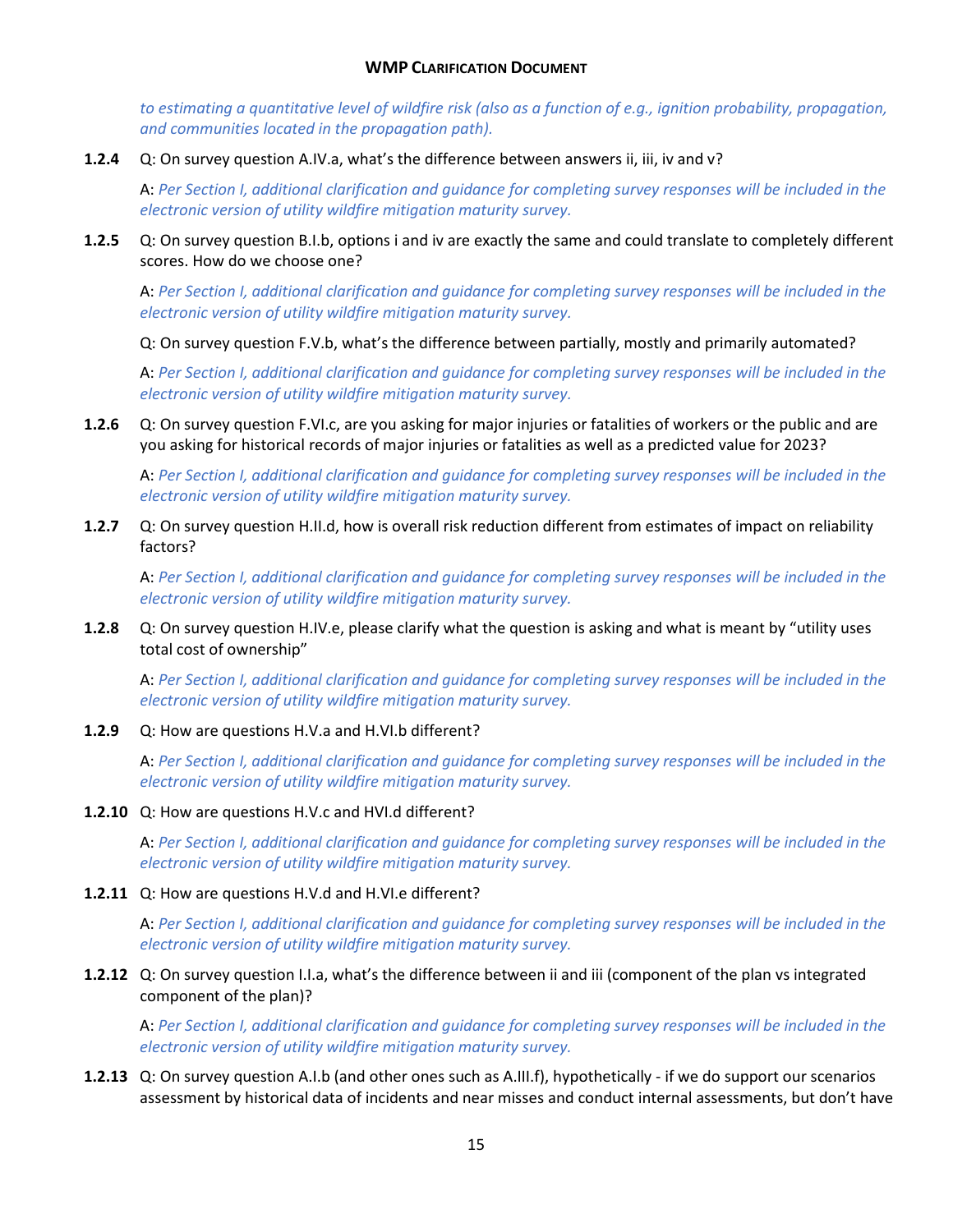an independent expert assessment, where would it fit? (It seems to not give any credit to the use of historical data and internal assessments)

A: *Per Section I, additional clarification and guidance for completing survey responses will be included in the electronic version of utility wildfire mitigation maturity survey.*

## **1.3 SCE**

**1.3.1** Q: What is meant by "area of the grid affected in customer hours per year" in terms of having it on a GIS shapefile and over past 5 years? [Per Guidelines; 2.7 Row 3]

A: *Per Section II, 2.1 Appendix 6.1: Recent weather patterns and use of PSPS, for each census tract within the utility service territory, report annual figures (numbers) for the duration of PSPS events within that census tract as measured in customer hours per year. "Customer hours of PSPS per year" for a given census tract shall be calculated by multiplying the number of people de-energized during a PSPS event by the number of hours during which their power was shut off. For example, if there were two PSPS events affecting people in a given census tract, the first of which shut off power for 80 people for 1 hour and 10 additional people for 2 hours, and the second of which shut off power for 1 person for 1 hour, then the total customer hours of PSPS for that census tract that year would be (80\*1) + (10\*2) + (1\*1) = 101 customer hours.*

**1.3.2** Q: Table 4 – Metrics (Program targets) table only requests 2019 performance, but title of section says include the last 5 years? [Guidelines; 2.5/ Table 4]

A: *For 'Program Targets' specifically, data should be only for 2019 and not for the past 5 years. Program Targets are targets for utility wildfire mitigation as expressed in the 2019 WMPs. Given that WMPs were new in 2019, this is only relevant over the past year. The 5-year horizon applies to the progress and outcome metrics.*

**1.3.3** Q: Part 7 asks for "Value of assets destroyed by utility-ignited wildfire, listed by asset type". What is meant by "assets"? Are these utility assets only or do they include 3<sup>rd</sup> party assets? [Guidelines; Table 2]

A: *Part 7 of Table 2 is intended to capture the dollar value of destruction caused by utility-ignited wildfire in its territory, including both 3rd party assets (including structures) and utility infrastructure. Include the total value of damage to all these assets and explain the sources of the information used in the comments. The WSD recognizes that this will be an estimate. Each utility is expected to use the best available data in its possession, or accessible via third parties, for its utility-ignited wildfires. Sources and methods shall be cited such that the WSD can understand how the utility determined these summary figures.*

**1.3.4** Q: Part 8 asks for "Number of structures destroyed by utility-ignited wildfire". What is meant by "structures"? Are these utility structures only or do they include 3rd party structures too? [Guidelines; Table 2]

A: *The intent is to account for both utility and non-utility (meaning belonging to a third party) structures. The term "structures" is one of the metrics that CAL FIRE already uses to report wildfire damage and refers to buildings (e.g., a dwelling, a place of business, etc.). These numbers should be provided individually for utility and non-utility structures.*

**1.3.5** Q: Our assumption for table 1, row 4 (2019) is to take the [total number of cells where SCE provides data in WMP] / [total number of cell of data requested in WMP]. Is this acceptable approach or does WSD know of or recommend a different interpretation? [Guidelines; Table 1]

A: *This is an acceptable approach, if the total number of cells is counted for both the SDR and the WMP. If any narrative requirements are unmet (e.g., for a list and description), this shall be noted in the adjacent comments.*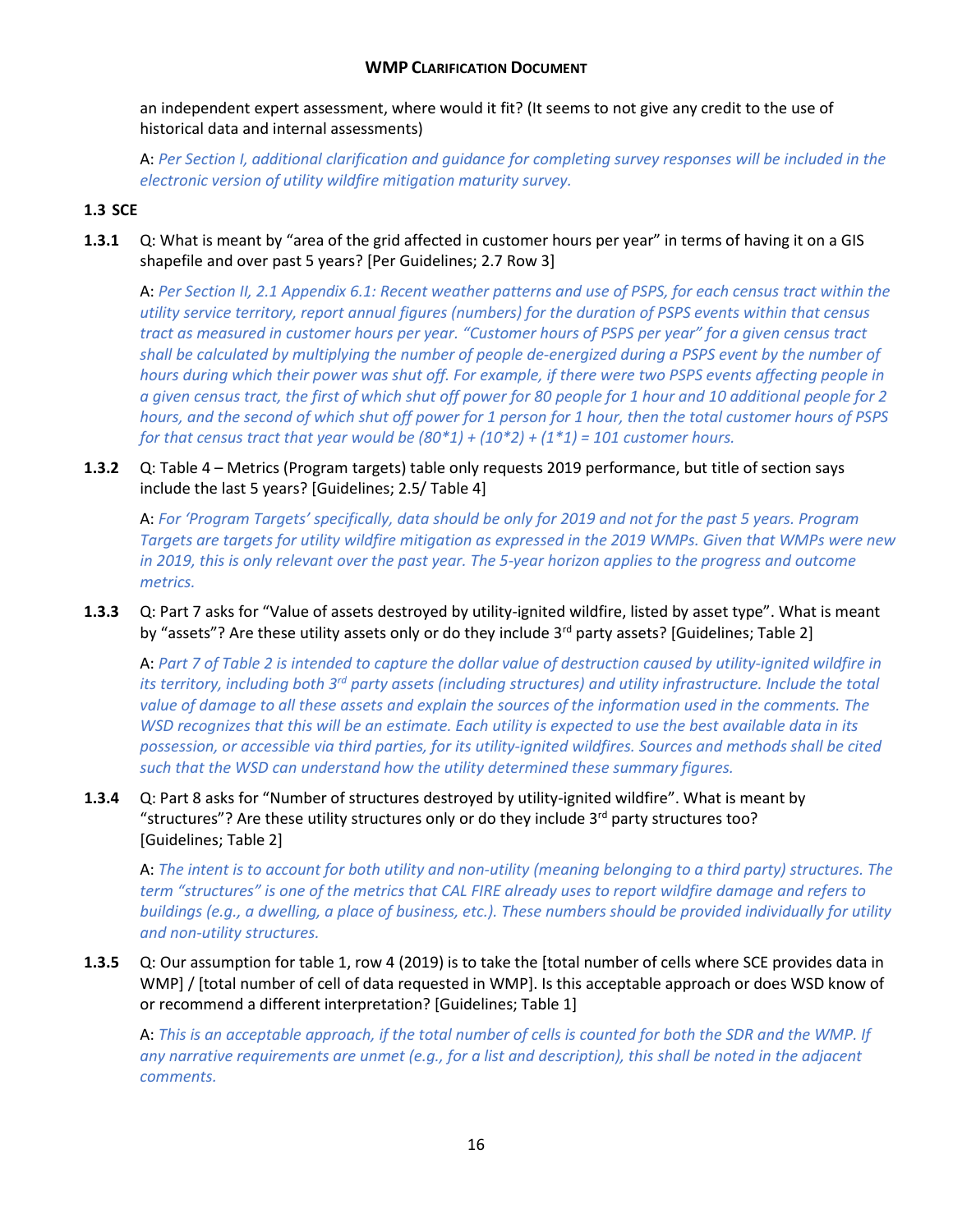**1.3.6** Q: Row 4-6 ask us to rank how population changes in various locations (e.g., WUI, highly rural areas) could be impacted by utility ignition. Could WSD clarify how to define these boundaries areas to ensure consistency with other utilities? [Guidelines; Table 19]

A: *For rows 4-6, the intent is to understand the utility's perspective on how changes in the characteristics and distribution of population that could be impacted by utility ignition will increase or decrease risk, in terms of ignition probability and estimated wildfire consequence. This should be based on the utility's projection for how its service territory will evolve over time. For example, if the utility expects the population in the WUI areas of its service territory (as reported in the appendices) to increase substantially, the consequences of potential wildfires in those areas would increase in terms of community impact.*

**1.3.7** Q: Row 8 ask us to rank how utility infrastructure location in urban, rural, and highly rural areas could impact ignition probability and estimated wildlife consequence. Could WSD clarify how to define these boundaries areas to ensure consistency with other utilities? [Guidelines; Table 19]

A: *Rather than coding the population per square mile for any census tract within the utility's service territory as "urban", "rural," or "highly rural," the utility shall simply report the numeric value for the population per square mile for any census tract. The WSD is providing shapefiles with census tract names and shapes.*

**1.3.8** Q: Several of the table require total per-initiative spend and only include one column. SCE presumes the WSD wants utilities to combine O&M and Capital costs into this one column. Is this correct? [Guidelines; Table 21-30]

A: *Provide the total spend in the cell, and, if available, provide the O&M and Capital costs in the comments column.* 

**1.3.9** Q: Metrics: SCE assumes collection frequency is not synonymous with reporting frequency. What is the reporting frequency? / [Metrics]

A: *For the purposes of the WMP submission this February, metrics should be reported as outlined without regard to the reporting frequency. In the WMP, report the current and historical metrics as outlined in the tables.* 

*Beyond the WMP submissions for this year, the WSD will request updated information on metrics performance in the annual update. In the future, the WSD may also require utilities to provide more frequent updates of certain metrics. For example, the WSD may ask for quarterly updates of certain metrics.*

### **1.3.10** Q: Could you explain the difference between "all WMP programs" and "wildfire-only WMP programs?" [Outcome Metrics; Table 2]

A: *According to the definition for the term "wildfire-only WMP programs" in the WMP Guidelines Section 0, the "wildfire-only" designation is intended to capture programs that are implemented explicitly to reduce the probability of utility ignition or the consequences of such an ignition. These therefore do not include programs that are implemented in response to existing regulation or other priorities that may have an ancillary correlation to reduction of utility ignition risk. For example, the level of maintenance that would be*  required to meet minimum safety requirements in an area where there is no risk of wildfire (for example, the *right-of-way and surrounding land has no fuel, e.g., all stone or pavement) cannot be designated as a "wildfire-only WMP program," even when that level of maintenance is implemented in a wildfire-prone area. Only the incremental or distinct maintenance activities implemented to specifically mitigate the present wildfire risk shall be included in "wildfire-only WMP programs."*

## **1.3.11** Q: What does "stress test conditions" means in the context of customer hours of PSPS? [Outcome Metrics; Table 2]

A: *Stress test results should be reported according to the requirements detailed in the Supplemental Data Request. For the summary data required Table 2: Recent performance on outcome metrics, last 5 years, on*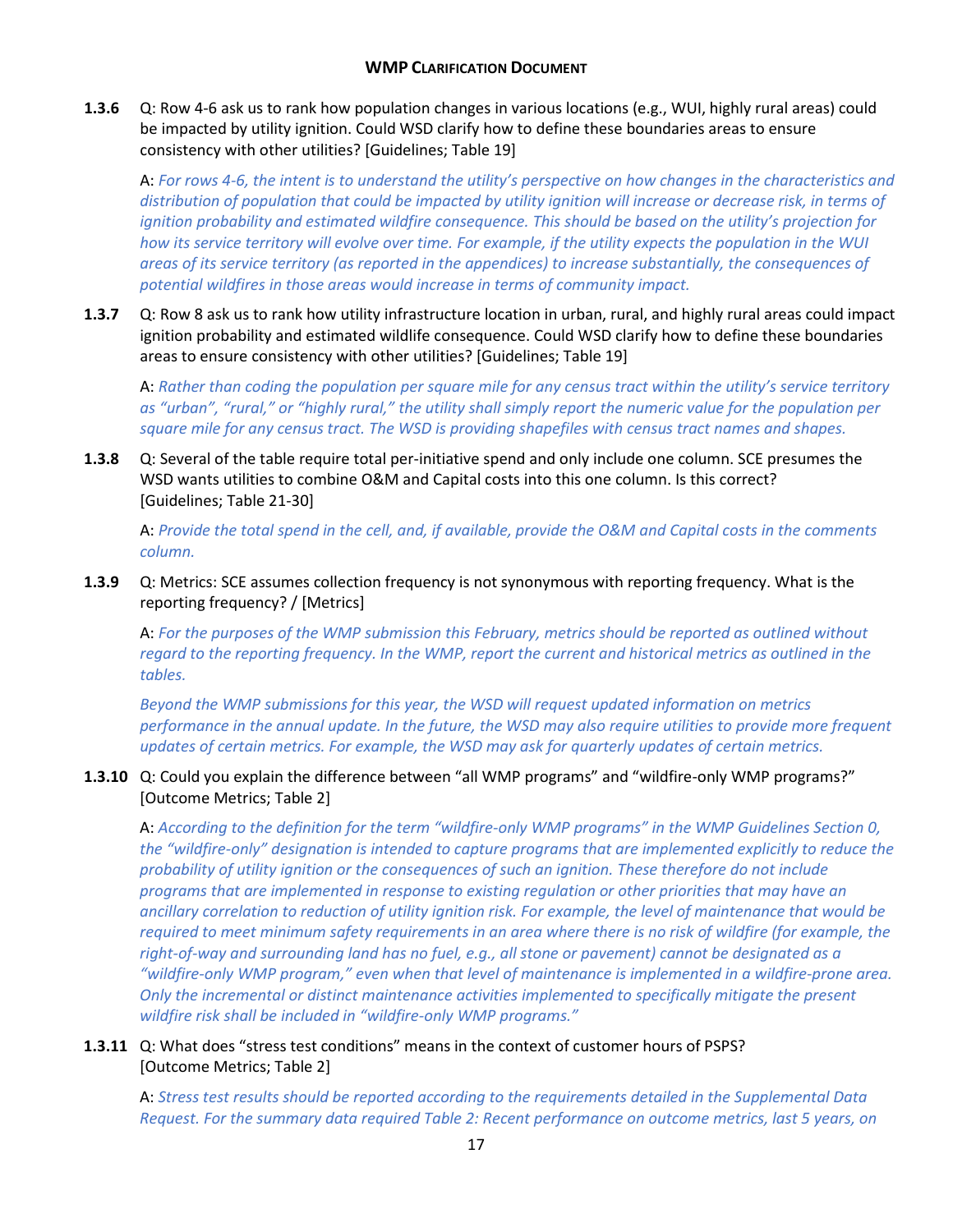*outcome metric 2a ("Percent of customers experiencing PSPS given 95th percentile fire weather conditions along entire grid using utility PSPS decision protocols") and 2b ("Percent of customers experiencing PSPS given 99th percentile fire weather conditions along entire grid using utility PSPS decision protocols"), report results of modelled PSPS using the percentage of all customers affected rather than a measure of customer hours. Customer hours modelled in stress testing shall be reported in Appendix 3.6 per the requirements of Table 8, Table 11, and Table 13.*

*According to Supplemental Data Request Section 2, stress test conditions are defined as weather conditions reported for each circuit in the service territory that year that repeat the 5-year historical average of the 95th and 99th percentile wind conditions for that circuit over 2015-2019, including an assumption that a statewide RFW was in effect each day. Use existing PSPS protocols to determine use of PSPS necessary under such stress test weather conditions.*

# **1.3.12** Q: Does "experiencing" PSPS mean actual de-energizations or something else? [Outcome Metrics; Table 2]

A: *"Experiencing PSPS" in this context means having their power pre-emptively shut-off given the conditions described (i.e. 95th or 99th percentile). All people to whom the utility supplies power (be it to their residence or otherwise) within the geographic scope of the de-energization shall be counting as people "experiencing" PSPS, regardless of whether 1) they have personal alternative sources of power that they may or may not be*  able to use at the time of the PSPS event or 2) they utilize community resource centers for some hours during *a PSPS event. Additional information related to these aspects may be included in comments or supplemental information.*

## **1.4 PG&E**

**1.4.1** Q: On page 50 of the WMP Guidelines (Attachment 1), #4 in the middle of the page states that we should reference SDR Table 24 for the "list of ignition probability drivers". However, it does not appear that Table 24 exists in the SDR (attachment 5), and multiple tables in the WMP Guidelines (Attachment 1) ask to provide the list of ignition probability drivers, namely Table 11 on pages 29-30, Table 18 on pages 41-42 and Table 31 on pages 83-84. Therefore, we plan to use the rows within the Table 11 on pages 29-30 of the WMP Guidelines as the "ignition probability drivers" for the tables in section 5.3 (tables 21-30).

Please let us know if it seems that we are not on the right track with using the list from Table 11 of the WMP Guidelines in this case.

A: *With respect to identification of "ignition probability drivers," the rows within Table 11 are illustrative and, as explained in the introductory text, utilities are expected to include all ignition drivers that they track. At a minimum, "ignition probability drivers" shall include all permutations of the "Suspected Initiating Event," including two subsequent columns "Equipment/Facility Failure" and "Contact From Object" columns provided in the fire ignition data template provided on page C-8 of D.14-02-015 and reported annually on April 1. The baseline list of ignition probability drivers shall include all types of equipment, facilities, and objects. This page is provided in the Excel attachment of the WMP Guidelines Clarification Guidance document and shall be referenced in lieu of the cited SDR Table 24, which does not exist.*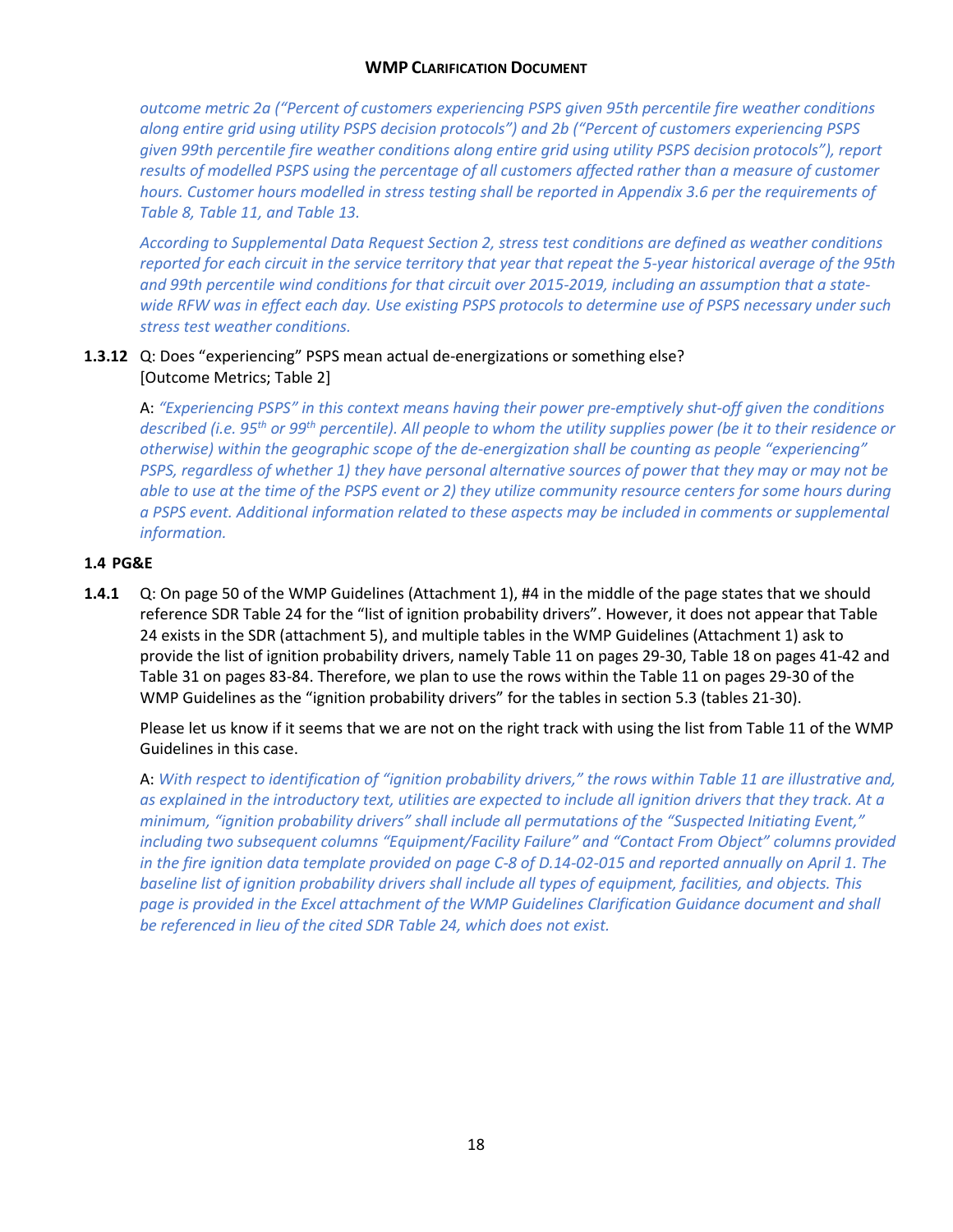## **Appendix 2: WMP initiative list**

- 1. A summarized risk map that shows the overall ignition probability and estimated wildfire consequence along the electric lines and equipment
- 2. Climate-driven risk map and modelling based on various relevant weather scenarios
- 3. Ignition probability mapping showing the probability of ignition along the electric lines and equipment
- 4. Initiative mapping and estimation of wildfire and PSPS risk-reduction impact
- 5. Match drop simulations showing the potential wildfire consequence of ignitions that occur along the electric lines and equipment
- 6. Advanced weather monitoring and weather stations
- 7. Continuous monitoring sensors
- 8. Fault indicators for detecting faults on electric lines and equipment
- 9. Forecast of a fire risk index, fire potential index, or similar
- 10. Personnel monitoring areas of electric lines and equipment in elevated fire risk conditions
- 11. Weather forecasting and estimating impacts on electric lines and equipment
- 12. Capacitor maintenance and replacement program
- 13. Circuit breaker maintenance and installation to de-energize lines upon detecting a fault
- 14. Covered conductor installation
- 15. Covered conductor maintenance
- 16. Crossarm maintenance, repair, and replacement
- 17. Distribution pole replacement and reinforcement, including with composite poles
- 18. Expulsion fuse replacement
- 19. Grid topology improvements to mitigate or reduce PSPS events
- 20. Installation of system automation equipment
- 21. Maintenance, repair, and replacement of connectors, including hotline clamps
- 22. Mitigation of impact on customers and other residents affected during PSPS event
- 23. Other corrective action
- 24. Pole loading infrastructure hardening and replacement program based on pole loading assessment program
- 25. Transformers maintenance and replacement
- 26. Transmission tower maintenance and replacement
- 27. Undergrounding of electric lines and/or equipment
- 28. Updates to grid topology to minimize risk of ignition in HFTDs
- 29. Detailed inspections of distribution electric lines and equipment
- 30. Detailed inspections of transmission electric lines and equipment
- 31. Improvement of inspections
- 32. Infrared inspections of distribution electric lines and equipment
- 33. Infrared inspections of transmission electric lines and equipment
- 34. Intrusive pole inspections
- 35. LiDAR inspections of distribution electric lines and equipment
- 36. LiDAR inspections of transmission electric lines and equipment
- 37. Other discretionary inspection of distribution electric lines and equipment, beyond inspections mandated by rules and regulations
- 38. Other discretionary inspection of transmission electric lines and equipment, beyond inspections mandated by rules and regulations
- 39. Patrol inspections of distribution electric lines and equipment
- 40. Patrol inspections of transmission electric lines and equipment
- 41. Pole loading assessment program to determine safety factor
- 42. Quality assurance / quality control of inspections
- 43. Substation inspections
- 44. Additional efforts to manage community and environmental impacts